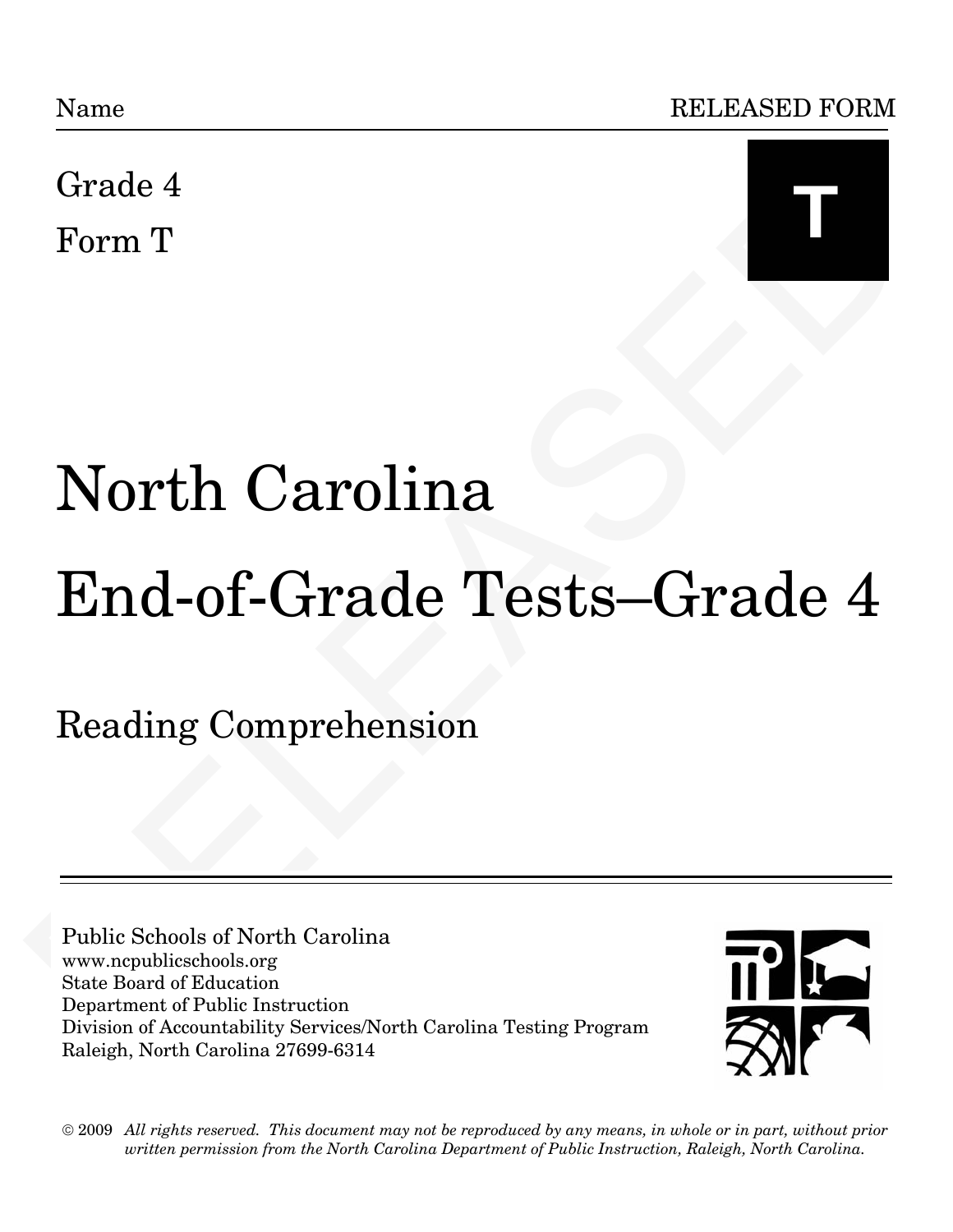# **The Quarrel of the Quails**

 Once upon a time many quails lived together in a forest. The wisest of them all was their leader.

 A man lived near the forest and earned his living by catching quails and selling them. Day after day he listened to the note of the leader calling the quails. By and by this man, the fowler, was able to call the quails together. Hearing the note, the quails thought it was their leader who called.

 When they were crowded together, the fowler threw his net over them, and off he went into the town, where he soon sold all the quails that he had caught.

 The wise leader saw the plan of the fowler for catching the quails. He called the birds to him and said, "This fowler is carrying away so many of us, we must put a stop to it. I have thought of a plan; it is this: The next time the fowler throws a net over you, each of you must put your head through one of the little holes in the net. Then all of you together must fly away to the nearest thorn bush and free yourselves."

 The quails said that was a very good plan and they would try it the next time the fowler threw the net over them.

 The very next day the fowler came and called them together. Then he threw the net over them. The quails lifted the net and flew away with it to the nearest thorn bush, where they left it. They flew back to their leader to tell him how well his plan had worked.  $(6)$ 

together in a forest. The wise<br>set of them all getting his near the then tone, and he west and the space compt<br>shared a form compty-handed. The next day the same cannel his living by eat<br>shipped and thing happenesial, and The fowler was busy until evening getting his net off the thorns, and he went home empty-handed. The next day the same thing happened, and the next. His wife was angry because he did not bring home any money, but the fowler said, "The fact is those quails are working together now. The moment my net is over them, off they fly with it, leaving it on a thorn bush. As soon as the quails begin to quarrel, I shall be able to catch them."

 Not long after this, one of the quails in alighting on their feeding ground, stepped by accident on another's head. "Who stepped on my head?" angrily cried the second. "I did, but I didn't mean to. Don't be angry," said the first quail, but the second quail was angry and said mean things. **-**

 Soon all the quails had taken sides in this quarrel. When the fowler came that day, he flung his net over them, and this time instead of flying off with it, one side said, "Now, you lift the net," and the other side said, "Lift it yourself."

 "You try to make us lift it all," said the quails on one side. "No, we don't!" said the others. "You begin and we will help." But neither side began.

 So the quails quarreled, and while they were quarreling the fowler caught them all in his net. He took them to town and sold them for a good price.  $(11)$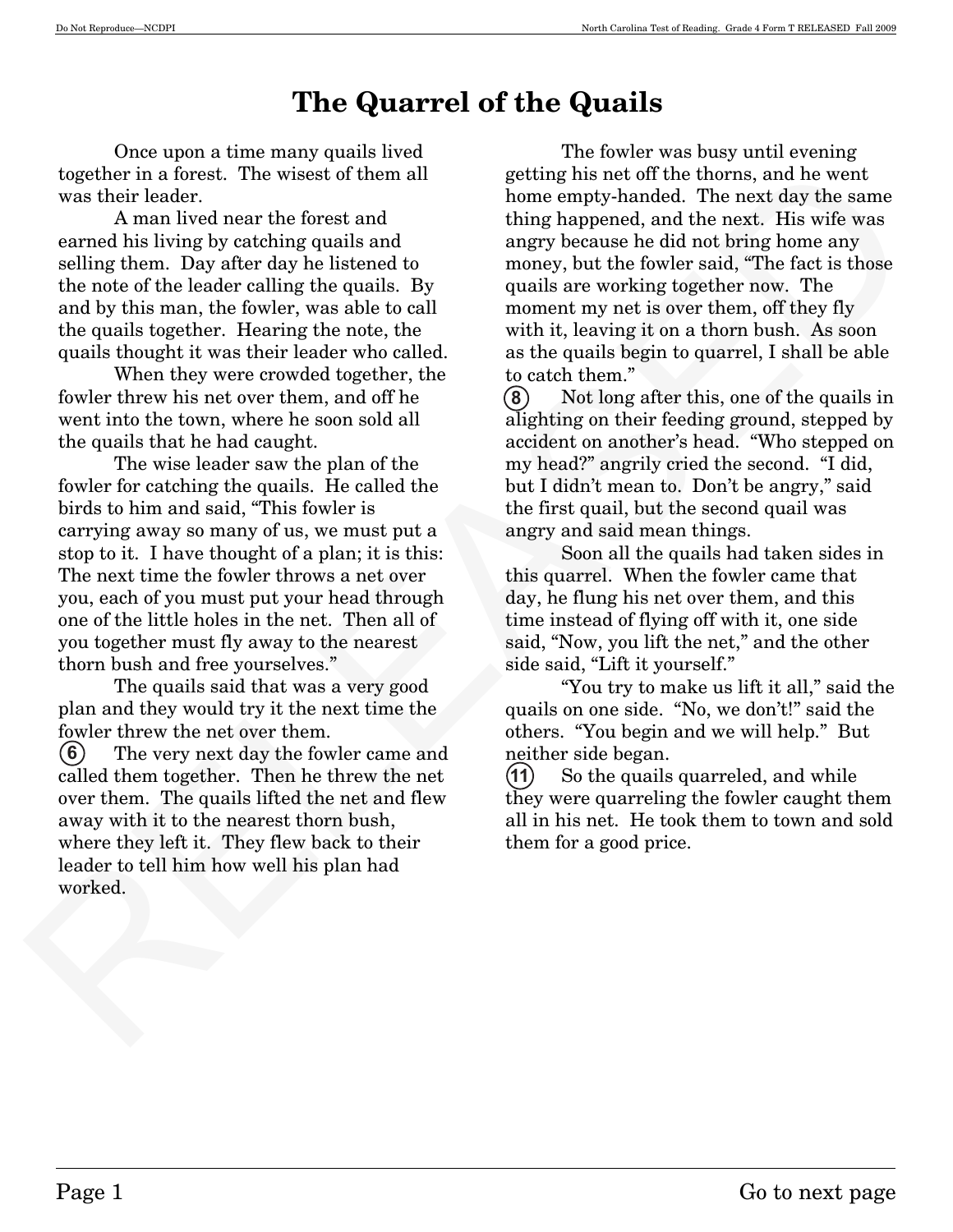- 1. At the beginning of the selection, how was the fowler able to trick the quails?
	- A He planted a trap to catch the quail leader.
	- B He invited the quails into his home and then locked them up.
	- C He captured the quail leader and the quails came to rescue him.
- 4 and leader.<br>
any other the competite for the state of the state of the state of the state of the state of the state of the state of the state of the state of the state of the quali leader and<br>
the quali leader and the s D He listened to the sound of the quail leader and used the same sound to call them.
	- 2. Why did the quails fly to a thorn bush once they were caught?
		- A to start a quarrel
		- B to find their leader
		- C to get rid of the net
		- D to confuse the fowler
	- 3. In paragraph 8, what does the word *alighting* mean?
		- A flying
		- B sitting
		- C landing
		- D lifting
- 4. In paragraph 11, why were the quails quarreling?
	- A The quails could not agree on how to escape the fowler's net.
	- B The fowler had stepped on a quail's head.
	- C The quails did not agree with their leader's decision.
	- D The fowler had tricked the quails.
- 5. How did the quails change between paragraph 6 and the last paragraph?
	- A from afraid to brave
	- B from foolish to wise
	- C from fighting to being helpful
	- D from working together to disagreeing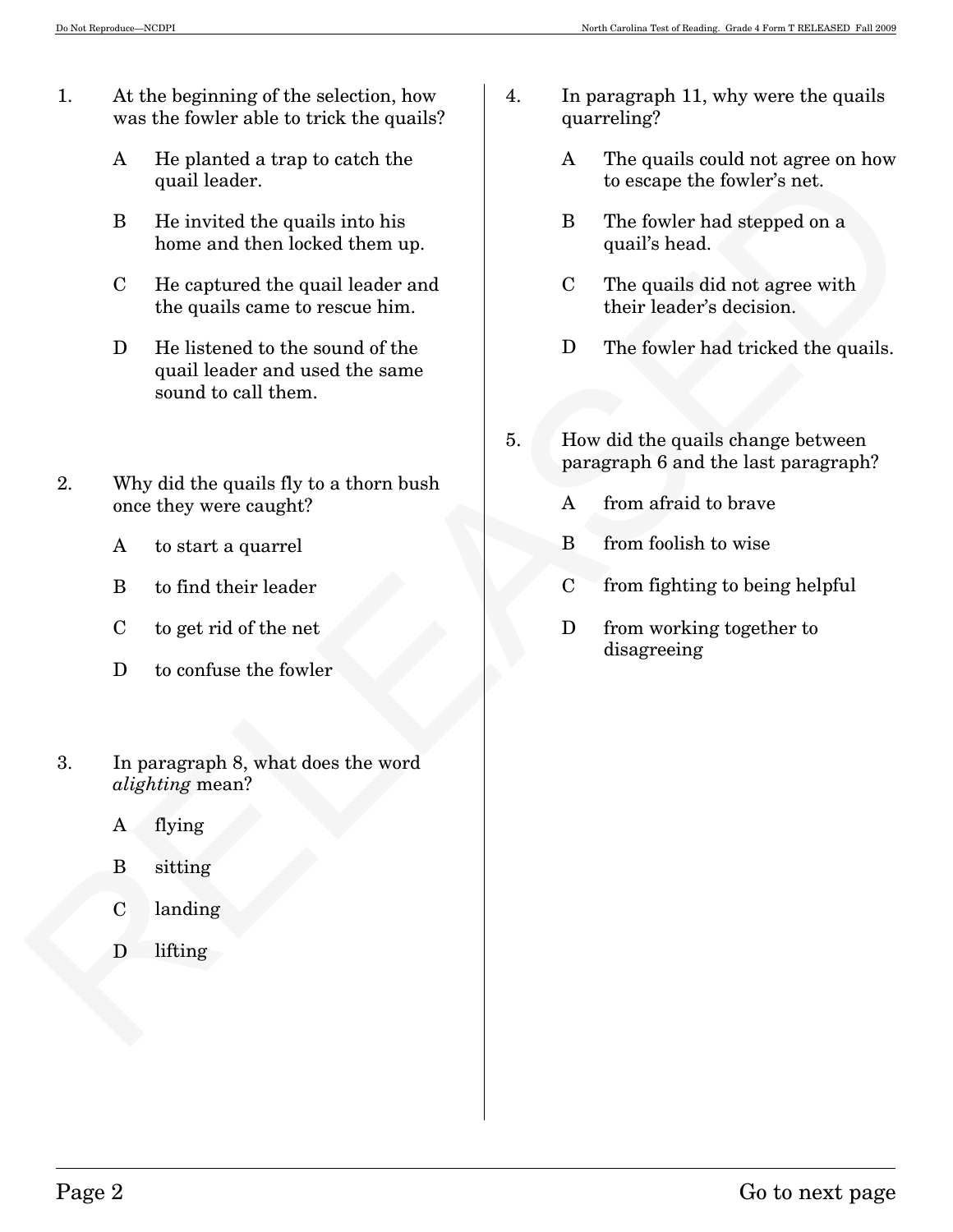6. According to the selection, which characteristic of the quail leader belongs in the graphic organizer?



- A lifted the net
- B created a plan
- C said mean things
- D quarreled with others
- 7. Which sentence from the selection tells the reader that this is a fable?
	- A "A man lived near the forest and earned his living by catching quails and selling them."
	- B "The wise leader saw the plan of the fowler for catching the quails."
	- C "His wife was angry because he did not bring home any money."
	- D " You try to make us lift it all,' said the quails on one side."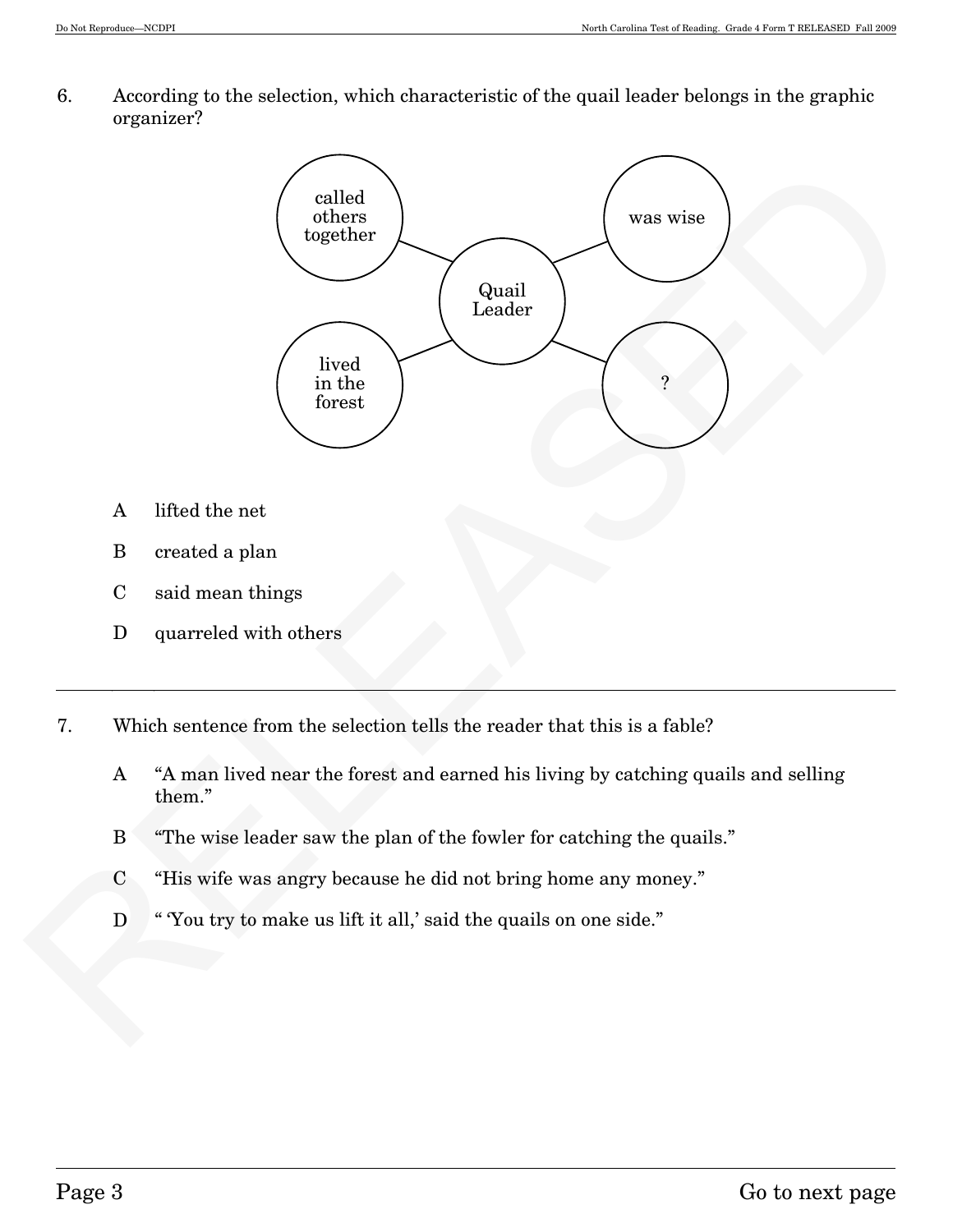# **Tickled by a Butterfly**

*by Keith D. Waddington*

I was walking with my family on a<br>similad. They'll also ear at<br>risky any on the parameloid National Park in trunks. Theorem are used only when they<br>Virginia. The trail wound through wools, 9) cannot find these foods.<br>Some I was walking with my family on a trail in Shenandoah National Park in Virginia. The trail wound through woods, up and down hills. It was a hot day. We wore shorts and T-shirts, even though the mosquitoes were hungry. We had been on the trail for two hours, and we were tired. My two daughters, Lisa and Michelle, stumbled along in front of me.

 Suddenly, I saw a question-mark butterfly (named for the small white marks on its wings). It flew from the trail's edge directly onto my hand. I was startled. I lifted my hand to take a closer look.

 Every butterfly has a tube-shaped organ called a *proboscis* (pro-BOSS-iss). It works like a soda straw and, in most butterflies, is used to suck sugary nectar from the inside of flowers.

 This butterfly's proboscis was touching my wrist. I called to my family, and they ran back to me. "Why is that butterfly sucking sweat on your hand, Dad?" Lisa asked. "Sweat does not contain sugar, does it?"

 No, sweat does not contain sugar. Part of the answer to Lisa's question is that question-mark butterflies do not usually visit flowers as other butterflies do. Instead, they suck juices of rotting fruits and dead

animals. They'll also eat sticky sap on tree trunks. Flowers are used only when they cannot find these foods.

 I have never thought of myself as looking like rotting fruit or a dead squirrel. But the sweat on my hand may have some of the same things in it as the question mark's natural foods. Sweat has water and some salts that butterflies like. Touch the tip of your tongue to your sweaty wrist. You can taste the salt.

 Most butterflies, including the question mark, usually get salt from the ground. You may see butterflies sucking salt at the edges of drying mud puddles. Scientists call this *puddling*. I have seen more than one hundred butterflies around a small puddle at one time.

 I guess the question-mark butterfly at Shenandoah Park had learned to get a tasty treat from people on the trail. It may have learned this by landing on a hiker like me and tasting his sweaty skin. Or maybe a person's skin has a special smell that attracts these butterflies.

 When we were leaving the park, I wondered about that butterfly. How many people had it visited along that beautiful wooded trail?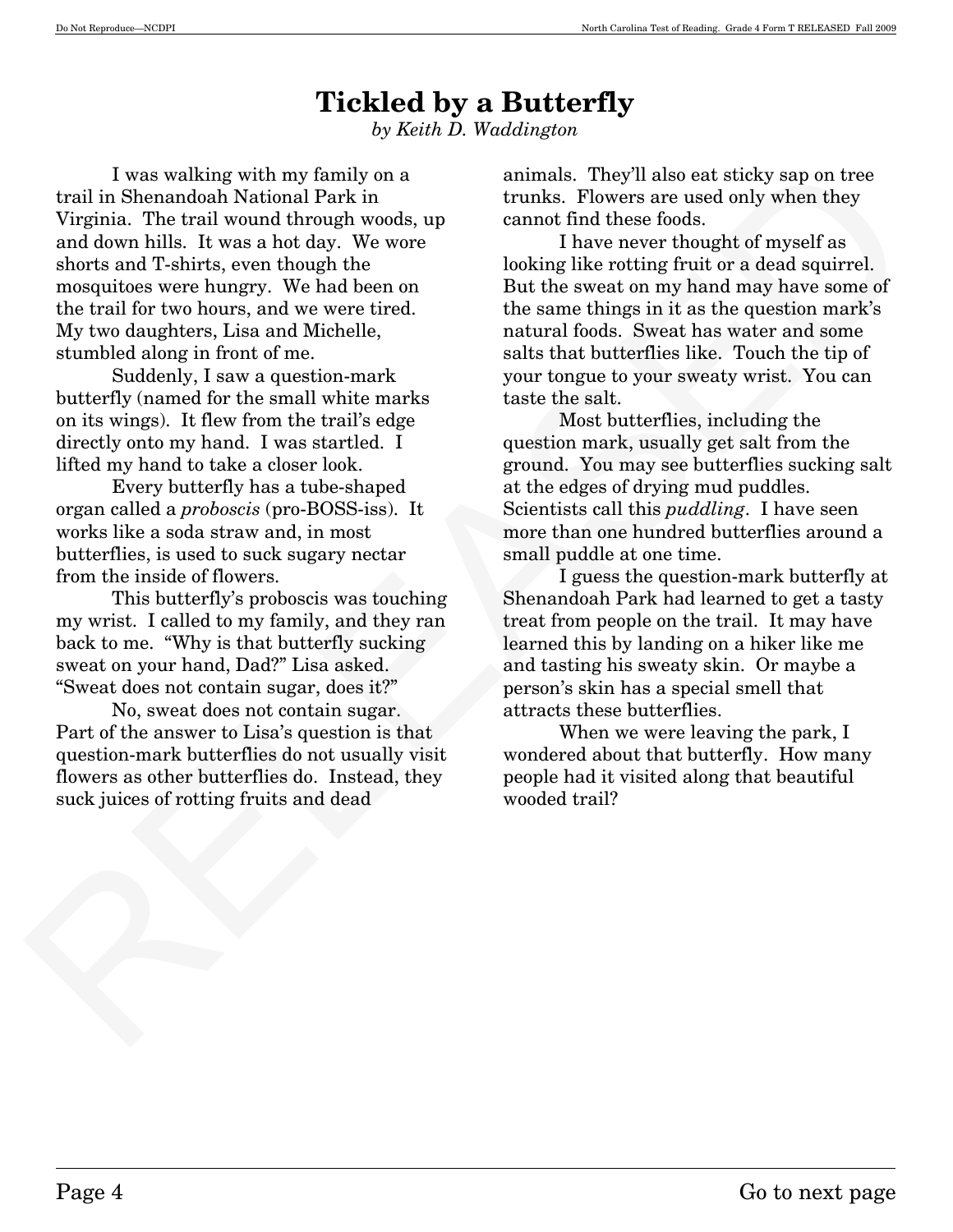- 8. What is the *main* purpose of this selection?
	- A to inform the reader about question-mark butterflies
	- B to entertain the reader with a humorous story
	- C to describe Shenandoah National Park to the reader
	- D to persuade the reader to visit Virginia
- A contain the reader of the term of the control of the state of the state of the state of the state of the state of the state of the state of the state of the state of the state of the state of the state of the state of th 9. In the first paragraph, what is meant by "the mosquitoes were hungry"?
	- A The mosquitoes had stopped eating.
	- B The mosquitoes were biting the hikers.
	- C The mosquitoes were feeding on flowers.
	- D The mosquitoes looked smaller than usual.
- 10. In the third paragraph, what is the purpose of the letters in parentheses?
	- A to give the word's part of speech
	- B to give the definition of the word
	- C to show where the word came from
	- D to show the pronunciation of the word
- 11. What is the job of the proboscis of *most* butterflies?
	- A to suck nectar from flowers
	- B to suck juices of rotting fruit
	- C to gather sticky sap on tree trunks
	- D to gather sweat from people's skin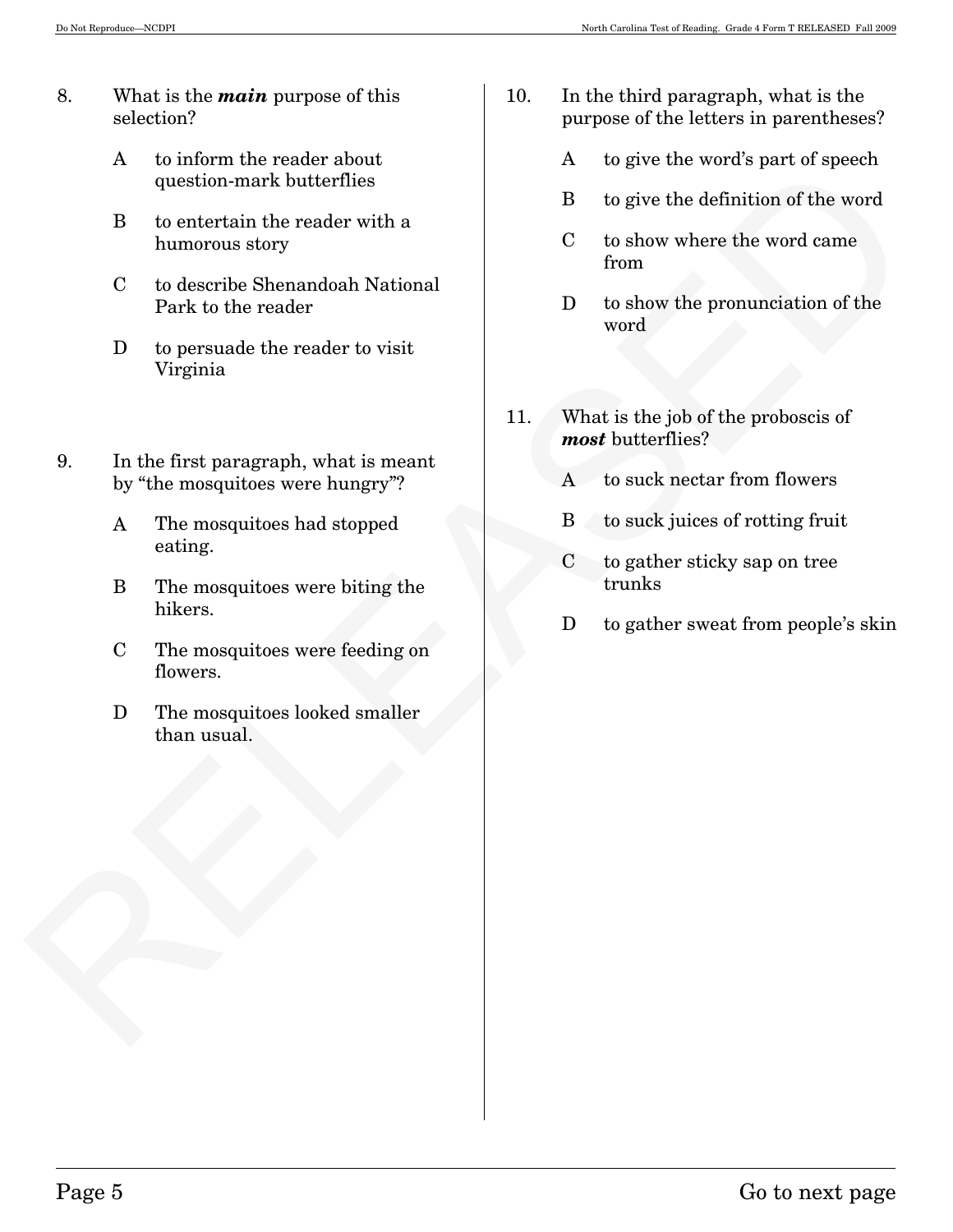- 12. Which experience *best* helps the reader understand how a butterfly's proboscis works?
	- A growing flowers in a school garden
	- B taking a walk with an adult in a forest
	- C drinking milk with a straw at lunch
	- D watching butterflies migrate for the winter
- A growing flowers in a school<br>
B They eat wetter from flowers.<br>
B taking a walk with an adult in a<br>
C They est intees from noting fruit<br>
forest<br>
C drinking milk with a struw at<br>
D They est sinces from noting fruit<br>
linch<br> 13. Which statement *best* explains why the butterfly landed on the author's hand?
	- A The author had sweaty skin.
	- B The author was hiking the trail.
	- C The author had sugar on his hand.
	- D The author was sitting near a mud puddle.
- 14. How are question-mark butterflies different from other butterflies?
	- A They eat with a proboscis.
	- B They eat nectar from flowers.
	- C They eat juices from rotting fruit and dead animals.
	- D They eat salt from drying mud puddles.
- 15. The narrator would *most likely* agree with which opinion?
	- A Butterflies that land on people can be very scary.
	- B Question-mark butterflies have unusual eating habits.
	- C Question-mark butterflies should have a different name.
	- D Rotting fruit is the best food for most kinds of butterflies.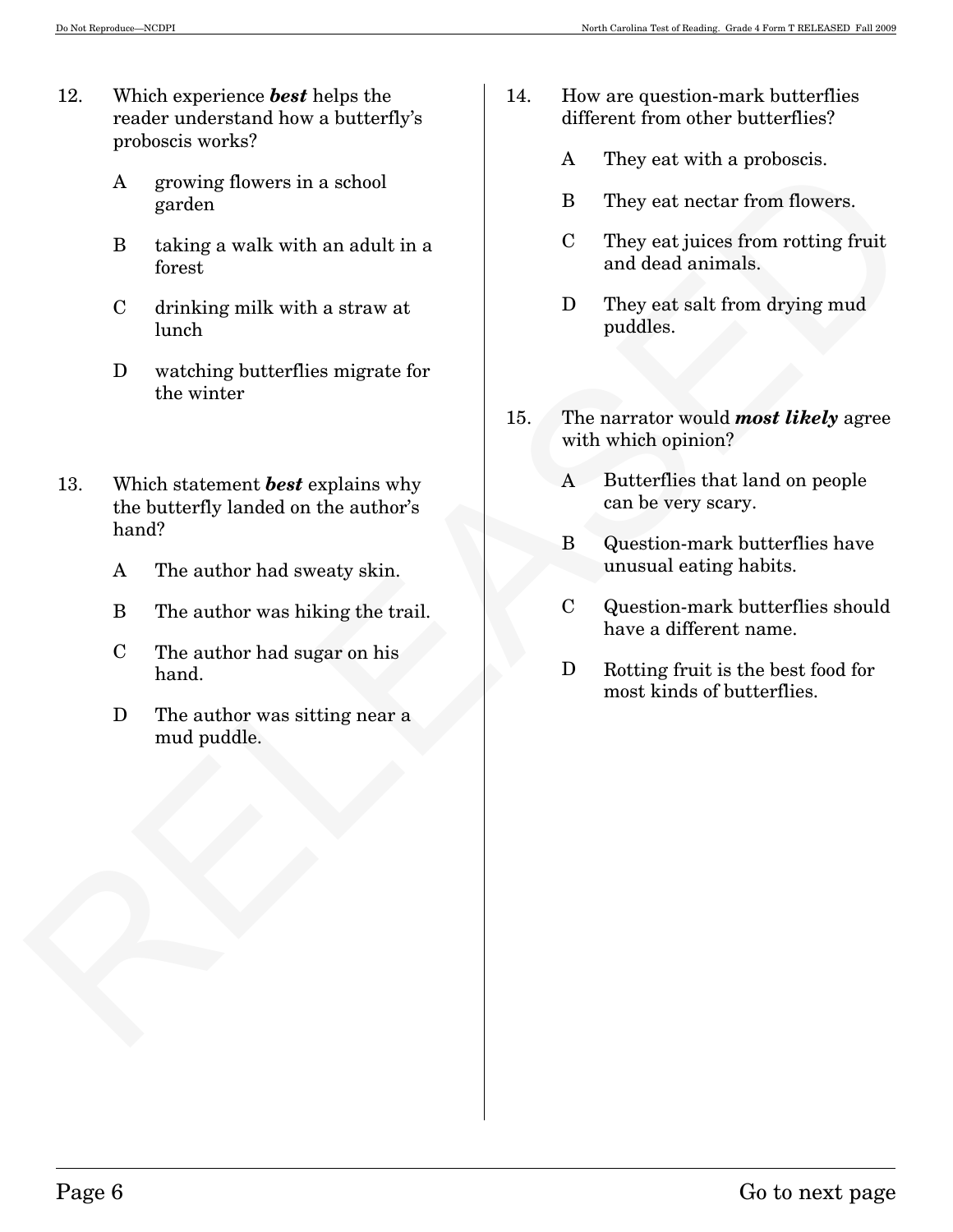# **Animals and Light**

*from World Book's Young Scientist, Volume 2*

 Your view of the world is very different from that of a cat, a dog, an owl, or an insect. Different species of animals have different kinds of eyes to suit the way they live.

#### **Night-hunters**

 Owls hunt for food at night. They need to make use of all the available light. They must also be able to judge distances accurately so that they can swoop onto their prey. Owls have huge eyes that face forwards. When it is dark, the pupils in the owl's eyes are very large, to let in as much light as possible.

 Owls sometimes feed on rabbits. Rabbits have eyes on the sides of their head for an all-around view. They need to keep alert for signs of danger, such as a hunting owl.

 The cat also has good nighttime vision. When a cat has just come in from the dark, its eyes look black. Its pupils are wide open to catch every possible ray of light.

#### **Fields of Vision**

 When you look steadily at an object, everything that you see straight ahead of you and to the sides is in your field of vision. Animals whose eyes are on the sides of their head, such as rabbits, have a large field of vision. They can see almost all around them, which helps them to escape from predators.

 Humans and some animals, such as owls, have a smaller field of vision because their eyes face forwards. Their field of vision has an area of blindness called the blind spot. Animals with eyes at the sides of their head have no blind spot.<br>rabbit rabbit abbit human buman and a bit a state of the buman buman



#### **Compound Eyes**

 The eyes of most insects are quite different from ours. Each eye is made up of many tiny lenses set at different angles. The eyes of some insects are made up of thousands of these lenses. This type of eye is called a compound eye. Although insects cannot move or focus their eyes, some can see all around them.

 The bee notices moving objects when light or shade moves across different parts of its compound eyes.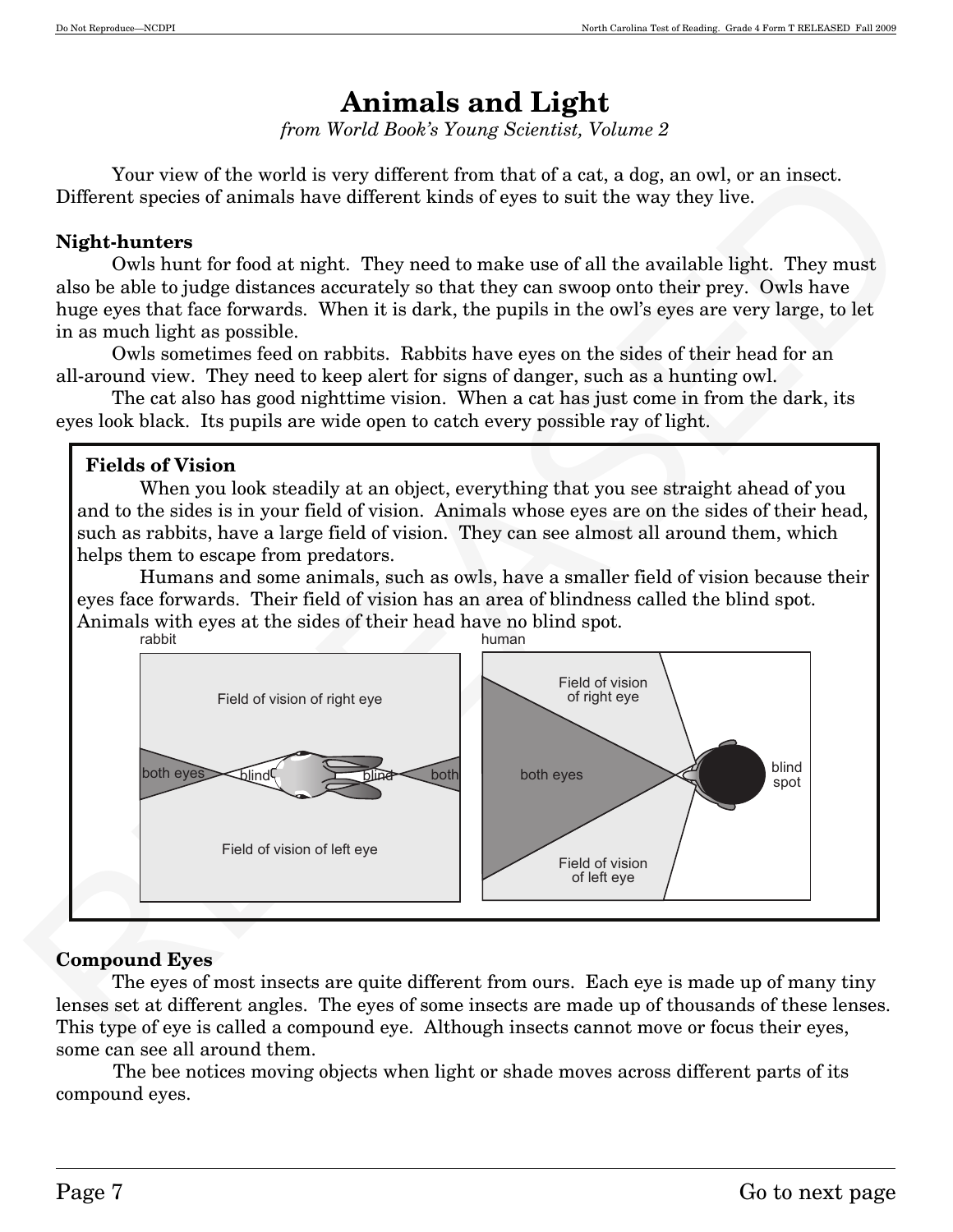The bee also sees ultraviolet light, which is invisible to our eyes. The petals of some flowers, particularly yellow ones, have elaborate patterns which show up under ultraviolet light. These patterns attract the bees to the flowers. Bees are unable to see the color red.

- 16. What is the purpose of the subtitles?
	- A to tell the reader what each section is about
	- B to give the most important information
	- C to describe each animal in a different section
	- D to help the reader understand eye types
- 17. What *best* describes a field of vision?
	- A how an animal or person sees in the dark
	- B all that can be seen by the eyes
	- C the area of blindness called the blind spot
	- D the ability to see ultraviolet light
- 18. Which detail from the selection *best* supports the idea that a rabbit's field of vision is larger than a human's?
	- A "They need to keep alert for signs of danger, such as a hunting owl."
- $\begin{tabular}{l|l|l|l|} \hline \multicolumn{3}{l}{\textbf{R.}} & \multicolumn{3}{l}{\textbf{R.}} & \multicolumn{3}{l}{\textbf{R.}} & \multicolumn{3}{l}{\textbf{R.}} & \multicolumn{3}{l}{\textbf{R.}} & \multicolumn{3}{l}{\textbf{R.}} & \multicolumn{3}{l}{\textbf{R.}} & \multicolumn{3}{l}{\textbf{R.}} & \multicolumn{3}{l}{\textbf{R.}} & \multicolumn{3}{l}{\textbf{R.}} & \multicolumn{3}{l}{\textbf{R.}} & \multicolumn{3}{l}{\textbf{R.$  B "When you look steadily at an object, everything that you see straight ahead of you and to the sides is in your field of vision."
	- C "They can see almost all around them, which helps them to escape from predators."
	- D "Their field of vision has an area of blindness called the blind spot."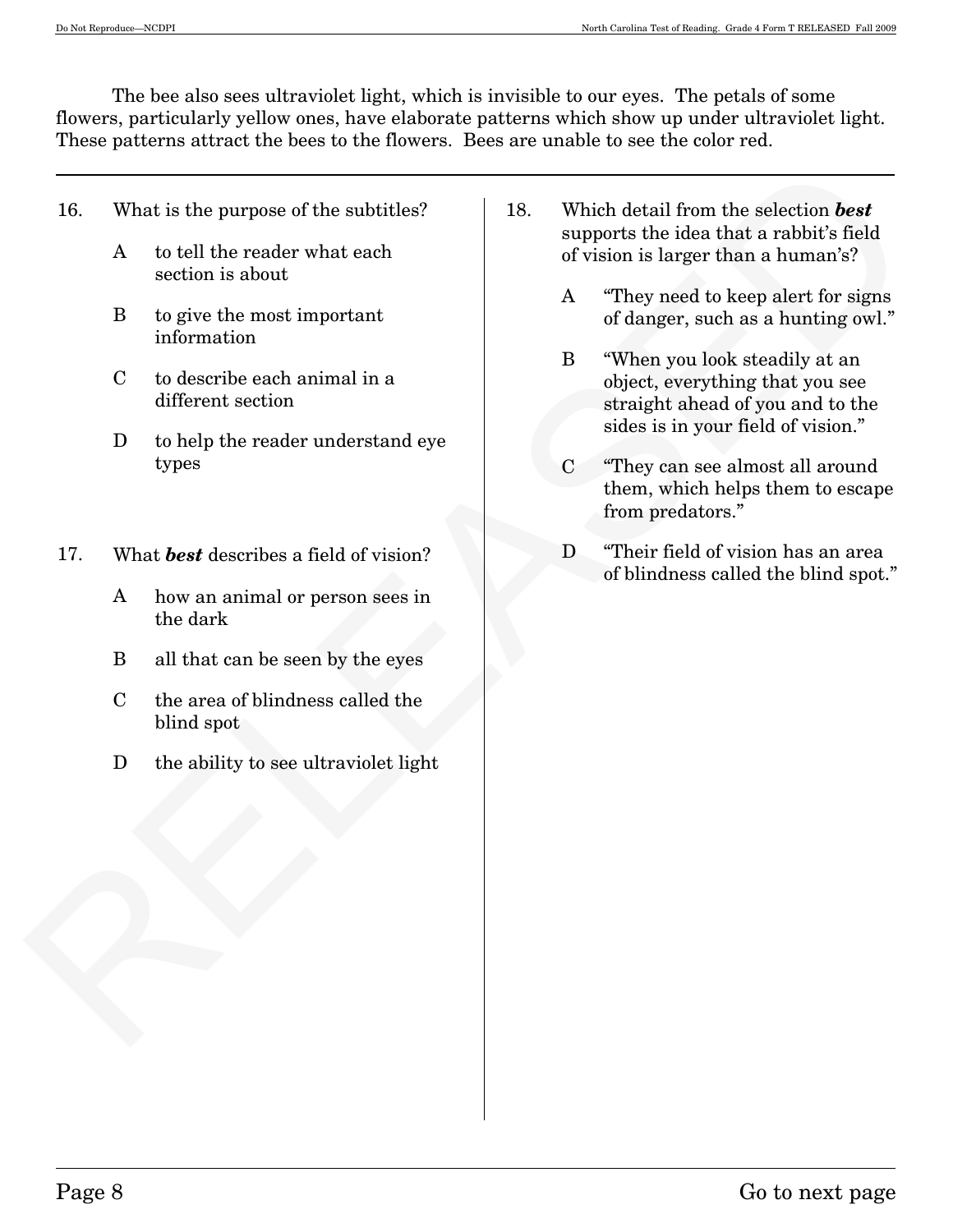- 19. According to the diagrams, which animal would have the hardest time seeing its own nose?
	- A cat
	- B human
	- C owl
	- D rabbit
- 20. When a human enters a dark room, why are his or her pupils likely to get larger?
- A cat<br>
D human<br>
C owl<br>
D rabbit<br>
D rabbit<br>
D rabbit<br>
D to prevent trars<br>
C to overcome the large blind apot<br>
D to prevent trars<br>
C to overcome the large blind apot<br>
D to prevent trars A to let in as much light as possible
	- B to increase the field of vision
	- C to overcome the large blind spot
	- D to prevent tears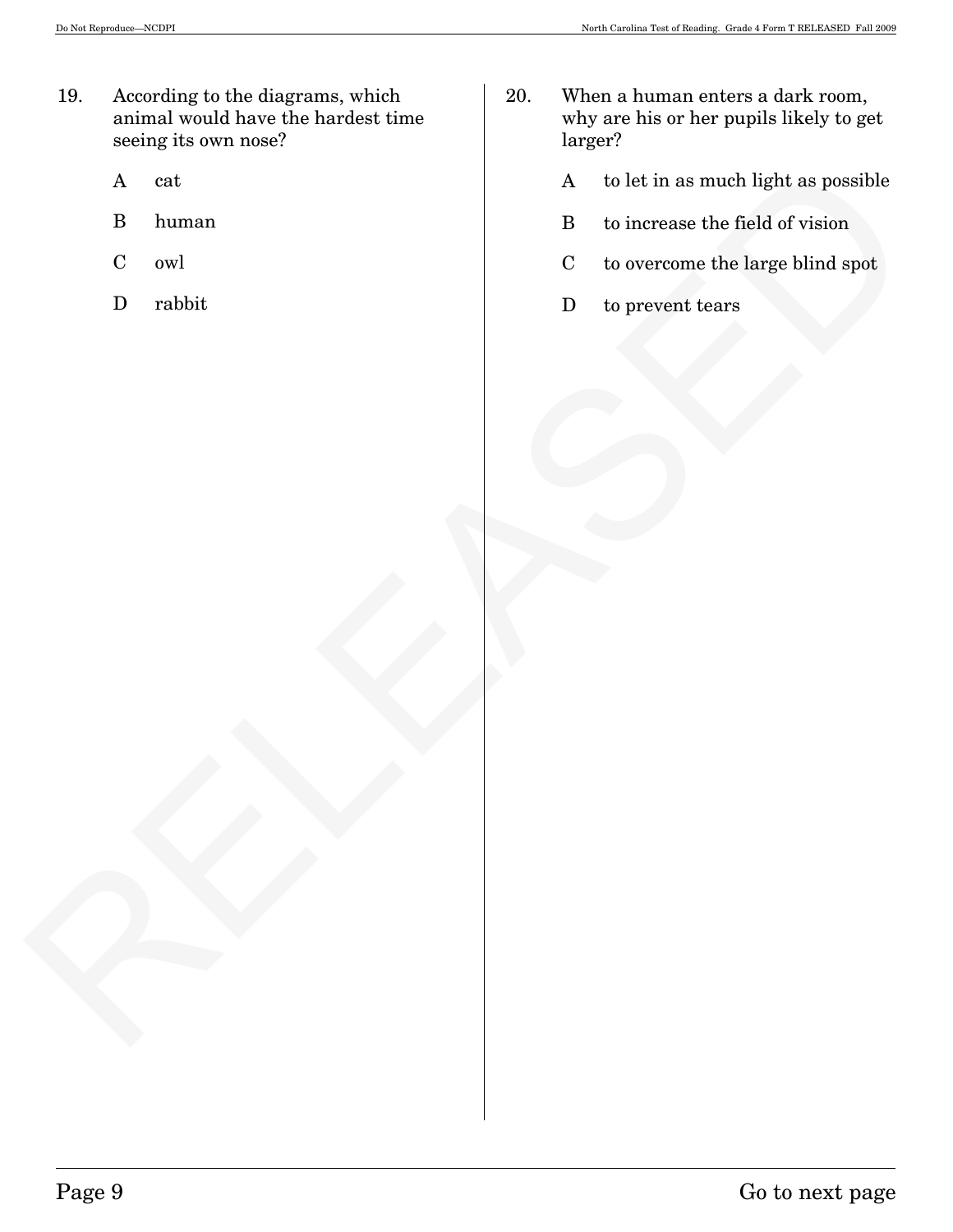21. Which animal would have a field of vision similar to a rabbit's?

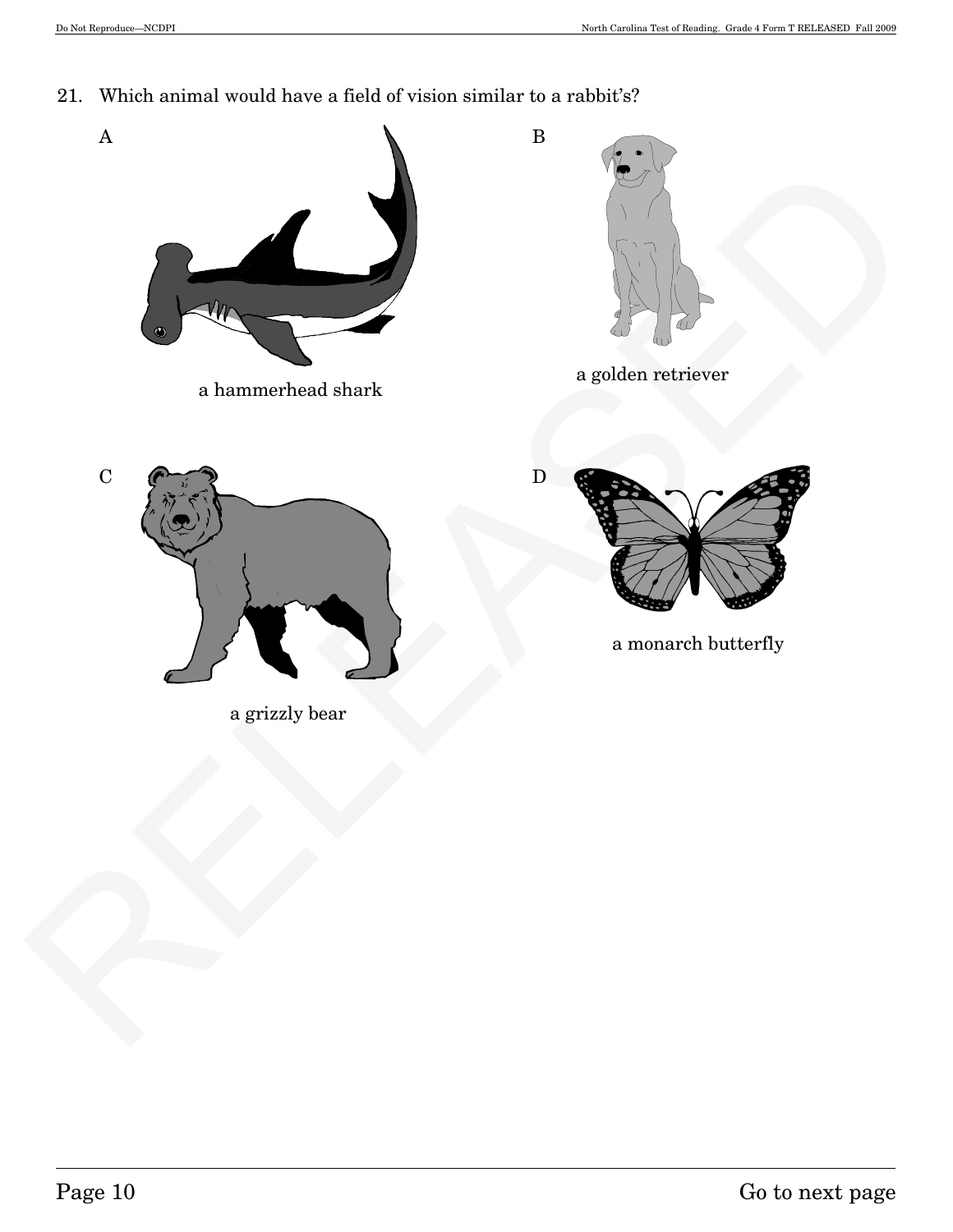# **Dimetrodon's Sail**

*by Jeff Moss*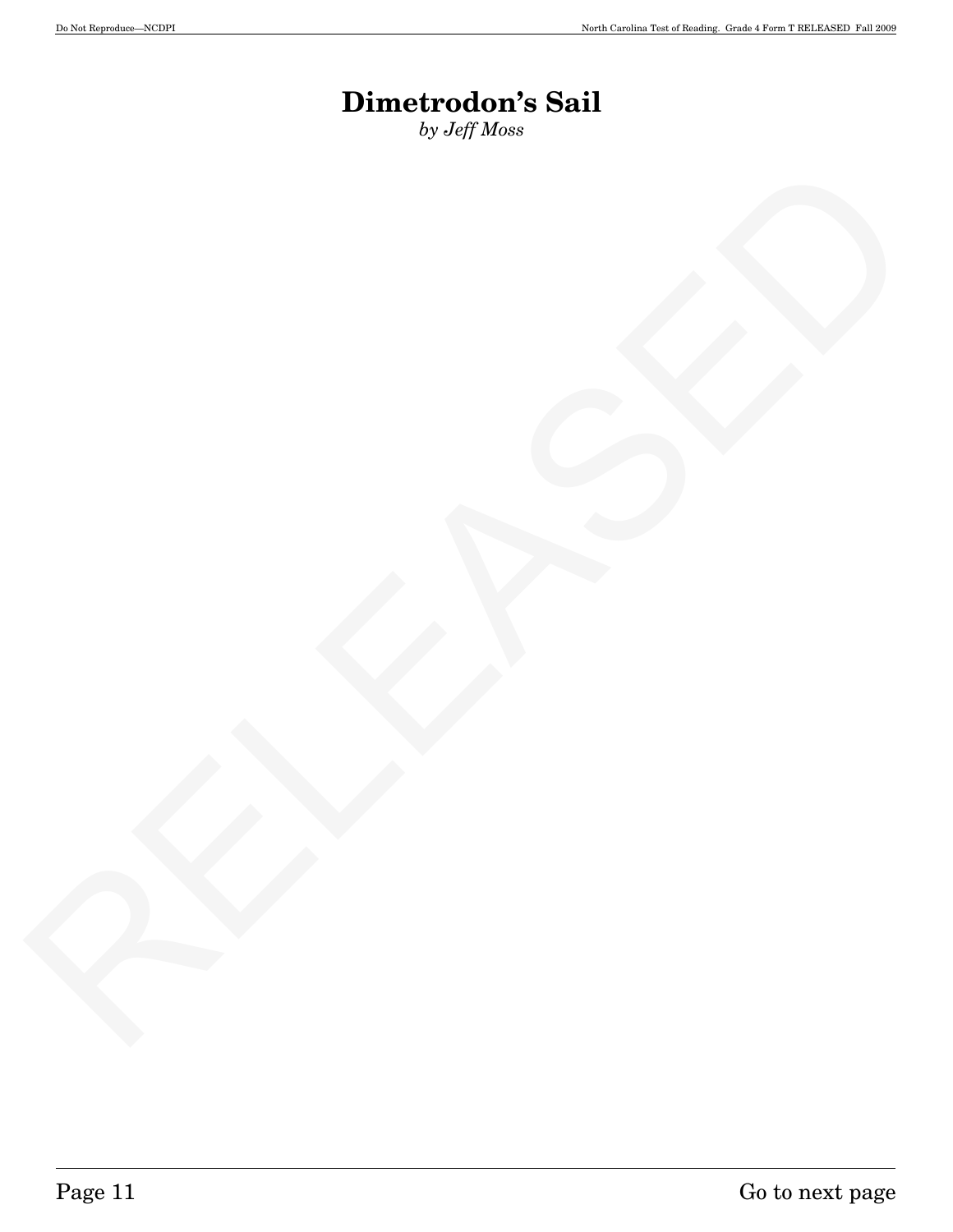- 22. What is the *main* purpose of the poem?
	- A to give a warning about *Dimetrodon*
	- B to present factual information about *Dimetrodon*
	- C to convince people that *Dimetrodon* did exist
	- D to entertain the reader with ideas about *Dimetrodon*
- 23. What is the purpose of lines 1—4?
	- A to introduce the rest of the poem
	- B to provide specific examples
	- C to confuse the reader
	- D to give the speaker's opinion
- 24. In line 6, the speaker says that some think *Dimetrodon* "turned [his sail] full face toward the sun." What could replace the words "full face"?
	- A halfway
	- B completely
	- C away
	- D folded under
- Equive a series factorized the mortal information<br>  $\frac{D|D|}{D}$  to convenie factorize the solution of the complete of the complete of the complete of the control of the control of the control of the property and the reader 25. In the speaker's opinion, what was *Dimetrodon* other than a dinosaur?
	- A teacher
	- B child
	- C father
	- D friend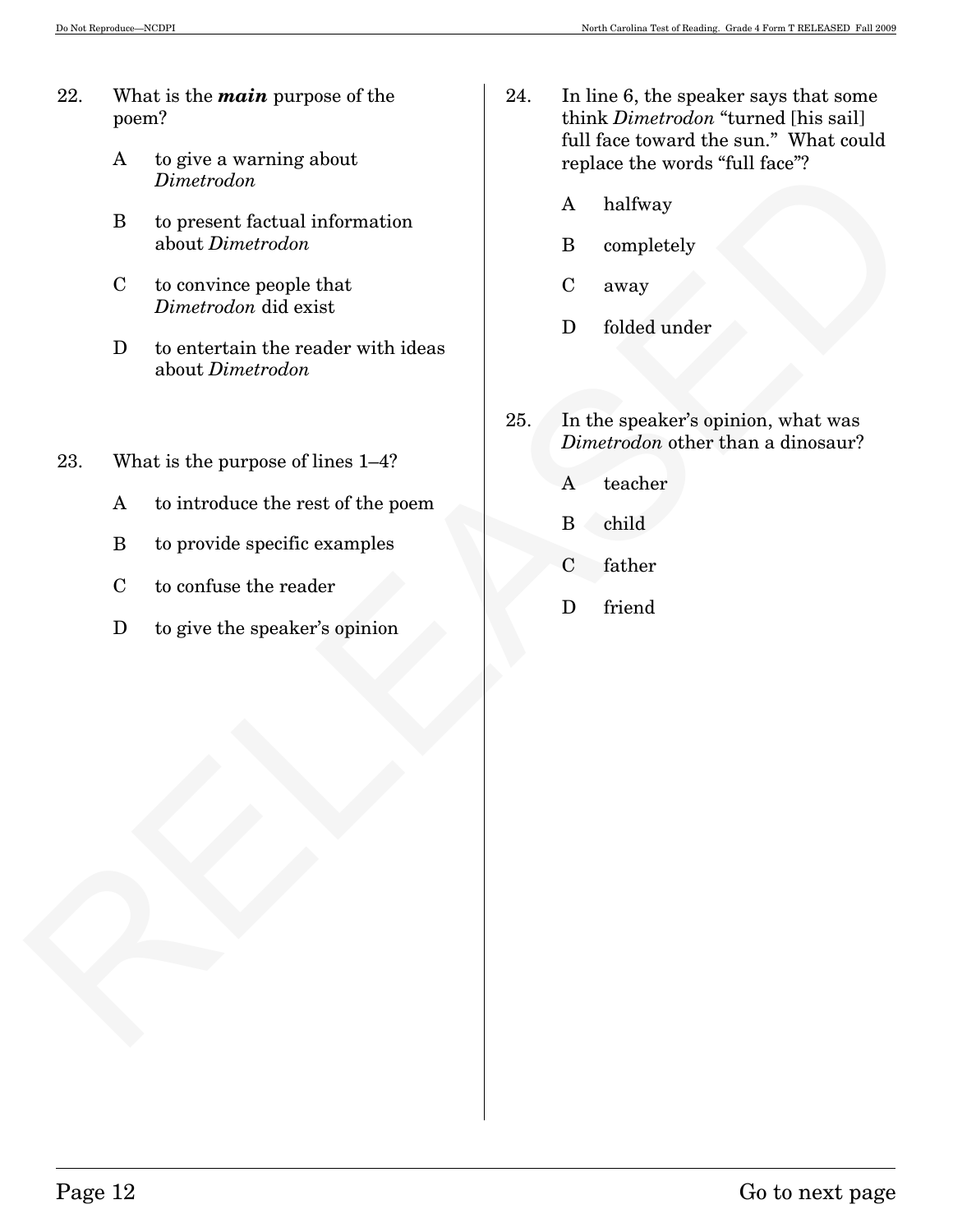26. Which phrase *best* completes the graphic organizer?



- A to make him faster
- B to fight off enemies
- C to help him hide from others
- D to keep warm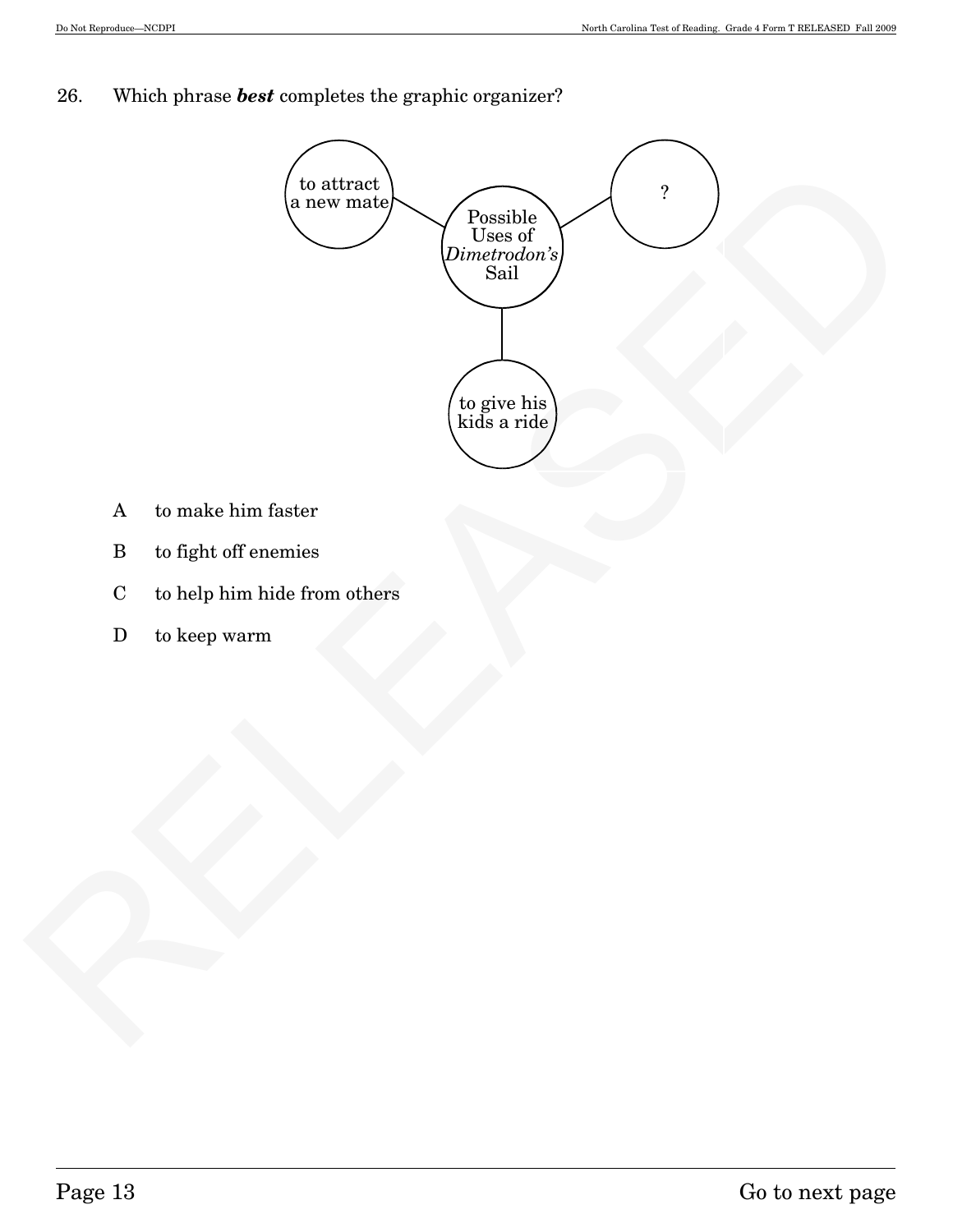- 27. What is the speaker's opinion about *Dimetrodon*'s sail?
	- A *Dimetrodon*'s sail might have kept him warm.
	- B *Dimetrodon*'s sail might have been used to attract a mate.
	- C The use of *Dimetrodon*'s sail is still largely a mystery.
	- D *Dimetrodon*'s sail might have been used as a sailboat.
- 28. In the poem, why is the word *Dimetrodon* in italics?
	- A to show that the author named the dinosaur *Dimetrodon*
	- B to show that *Dimetrodon* is part of the dinosaur's scientific name
	- C to explain to the reader how to pronounce the word *Dimetrodon*
- Experimentation was such that the same of the dimensional control times<br>
Replacementation is the dimensional method of the dimensional control of the dimensional method is proposed to the dimension of the dimension of the D to explain why the word *Dimetrodon* is repeated in the poem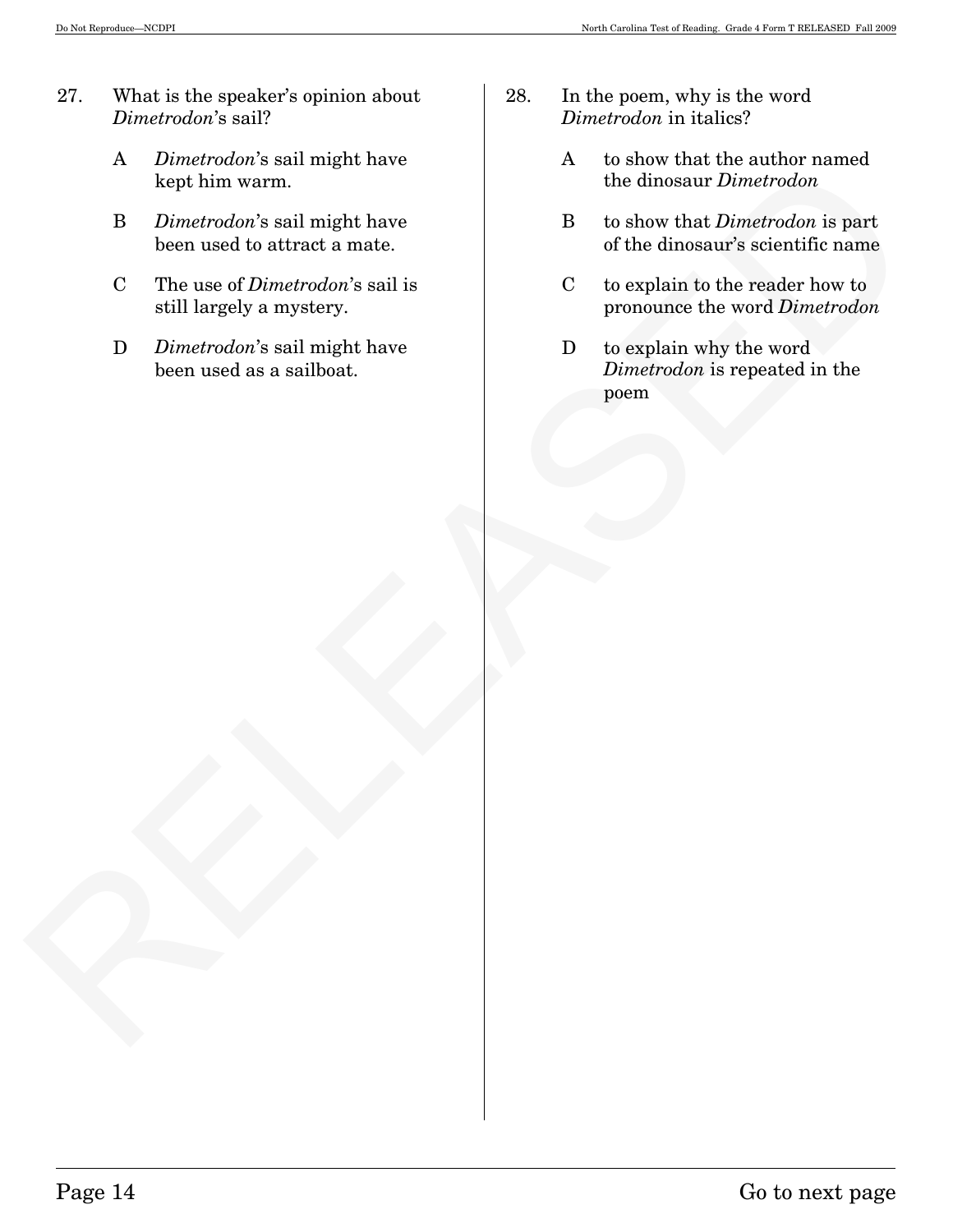# **Fire Under the Sea**

During a fire, hot air and smoke always rise, leaving cooler, fresher air near the floor. This is why you should drop to the floor immediately when you smell smoke. This simple experiment illustrates how smoke rises.

#### **What You'll Need:**

 long piece of string narrow-necked small bottle glass jar large enough to hold the small bottle hot and cold water red food coloring

#### **What to Do:**

- **1.** Tie end of string around neck of small bottle.
- **2.** Then tie other end of string around neck of bottle to create a loop.
- **3.** Pour cold water into large glass jar until it's  $\frac{3}{4}$  full.
- **4.** Fill small bottle with hot water. Add food coloring and stir.
- **5.** Hold bottle by loop of string. Lower gently into jar of cold water.
- **6.** Watch your underwater "fire" in action.

How does this work? Hot water, like the hot air and smoke in a fire, rises. When water and air are heated, the molecules\* expand, which makes them lighter than the heavier, colder water or air. The hot, red-colored water from the experiment acts in the same way that hot air and smoke do in a fire.

**\*molecules:** small pieces

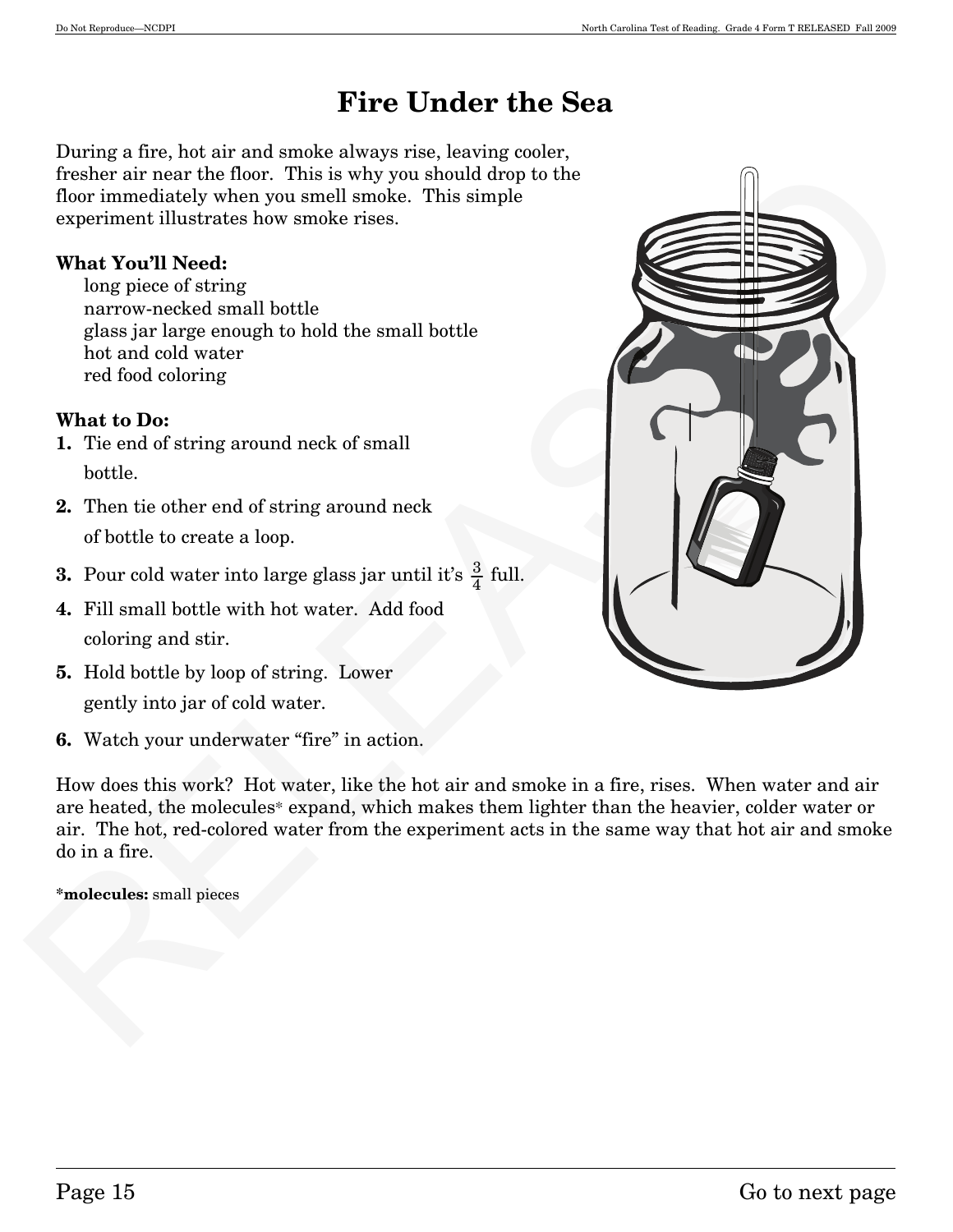- 29. What is the purpose of the experiment in this selection?
	- A to show the color of fire
	- B to show why smoke rises
	- C to measure cold and hot water
	- D to explain how to build a fire underwater
- RELEASE CONTINUES ON the CONTROL CONTROL CONTROL CONTROL CONTROL CONTROL CONTROL CONTROL CONTROL CONTROL CONTROL CONTROL CONTROL CONTROL CONTROL CONTROL CONTROL CONTROL CONTROL CONTROL CONTROL CONTROL CONTROL CONTROL CONTR 30. According to the selection, what should a person who smells smoke do first?
	- A call for help
	- B stay perfectly still
	- C run to the nearest exit
	- D drop to the floor immediately
- 31. What is the purpose of including a list of materials needed?
	- A to make the project safer
	- B to show how to do the experiment
	- C to help prepare for the experiment
	- D to tell what the project will look like
- 32. What is the effect of adding red food coloring to the water?
	- A It chills the water.
	- B It expands the molecules.
	- C It makes the "fire" visible.
	- D It causes the smoke to rise.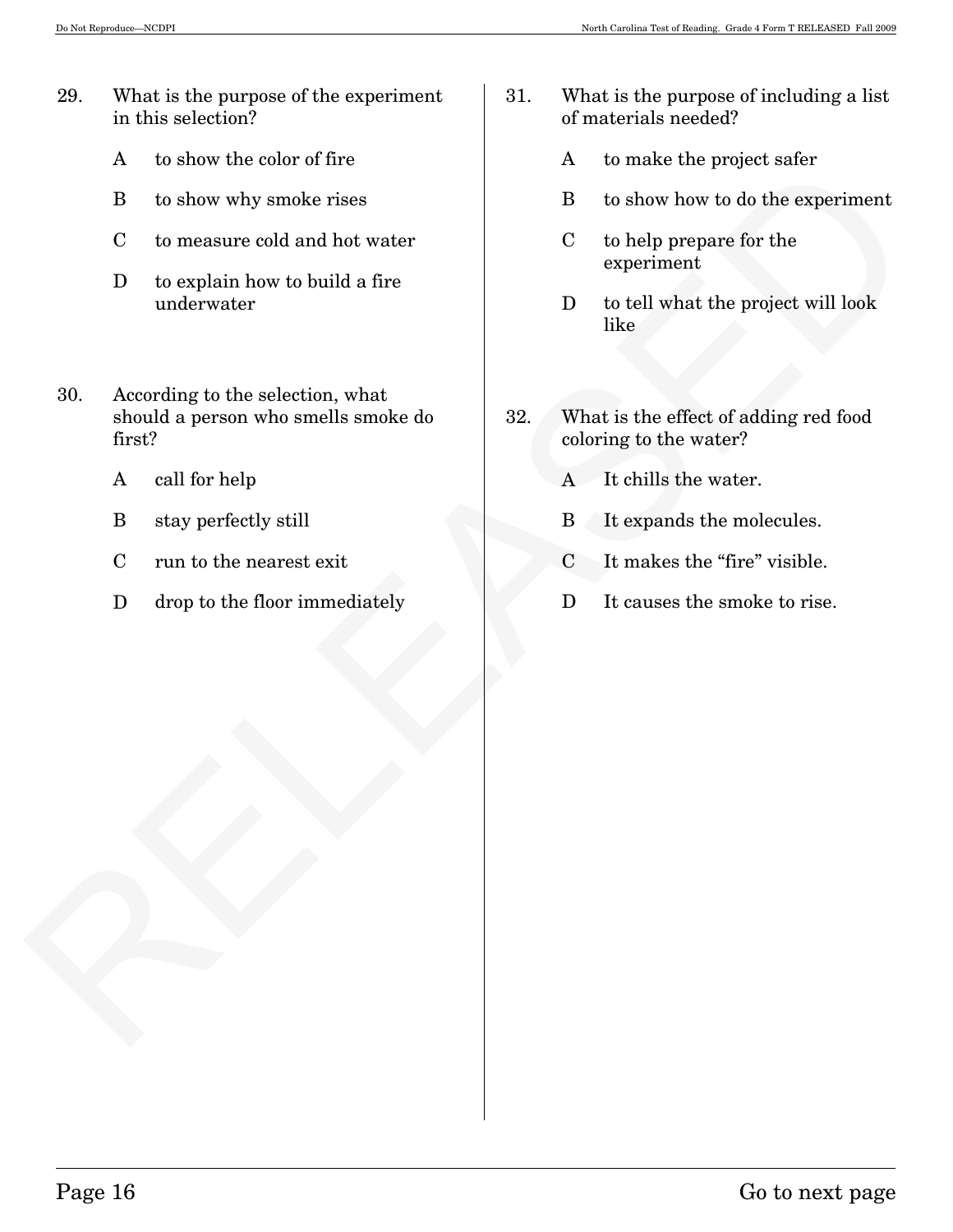- 33. Why is the word *fire* written in quotation marks in step 6?
	- A to show the fire is not a real fire
	- B to show there is danger with fire
	- C to show how to say the word fire
	- D to show what the word fire means
- RELATION CONSIDER THE STATE OF THE SIMULATION CONSIDER THE STATE OF US SIMULATION CONSIDER THE CONSIDER THE STATE OF THE STATE OF THE CONTROLL THE CONTROLL THE CONTROLL THE CONTROLL THE CONTROLL THE CONTROLL THE CONTROLL T 34. What happens when water and air are heated?
	- A The color changes.
	- B The molecules expand.
	- C The temperature drops.
	- D The weight increases.
- 35. Why is this selection *most likely* called "Fire Under the Sea"?
	- A The small bottle looks like a seashell.
	- B The experiment must be done at the beach.
	- C The red food coloring makes the water look like fire.
	- D The experiment must be done with water from the ocean.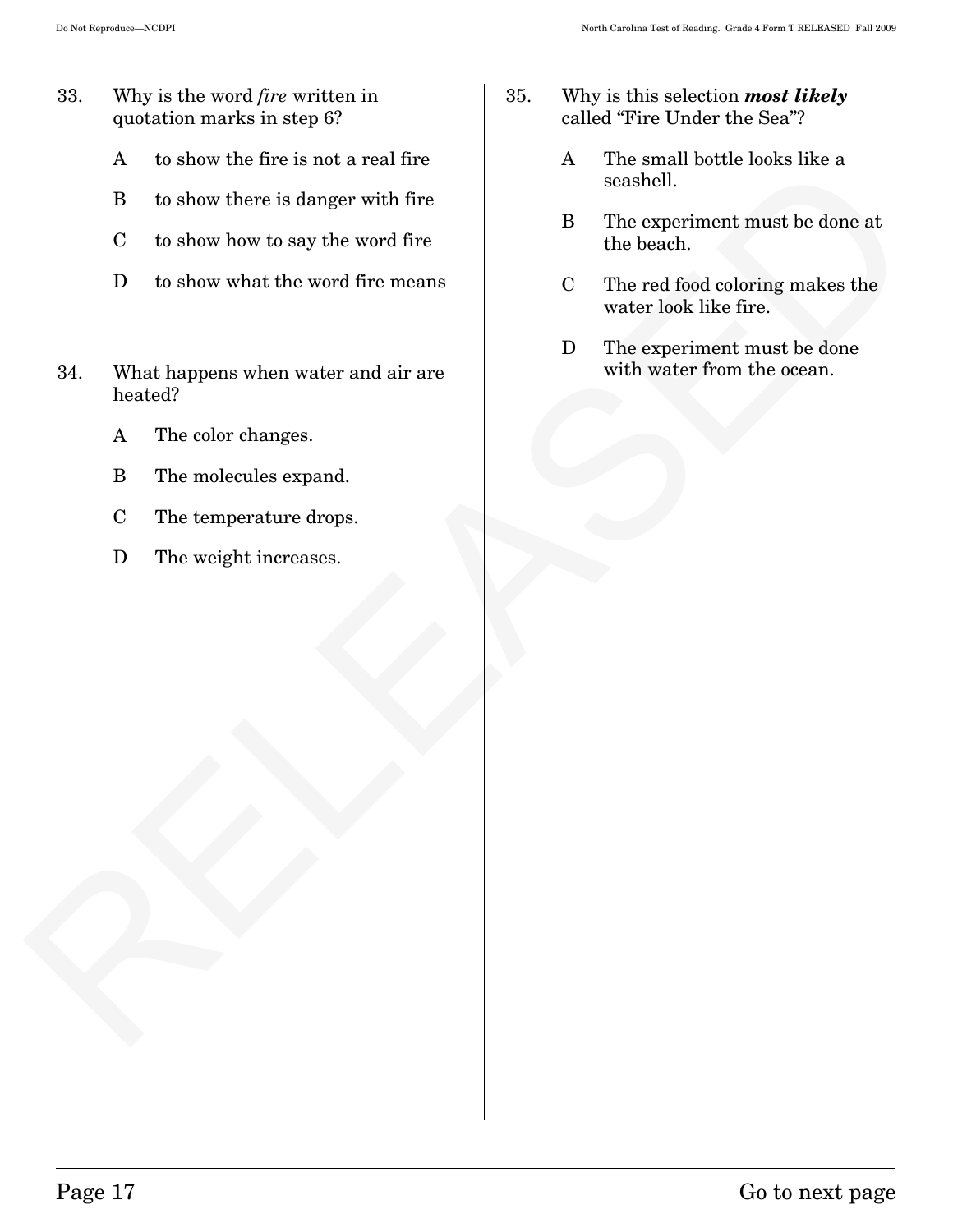# **The Hero in Tent Three**

*by Nancy Edwards* 

 $\begin{tabular}{p{0.875\textwidth}} \hline \textbf{1} \& \textbf{2} \& \textbf{3} \& \textbf{4} \& \textbf{4} \& \textbf{5} \& \textbf{6} \& \textbf{6} \& \textbf{7} \& \textbf{8} \& \textbf{8} \& \textbf{9} \& \textbf{10} \& \textbf{11} \& \textbf{12} \& \textbf{13} \& \textbf{14} \& \textbf{15} \& \textbf{16} \& \textbf{17} \& \textbf{18} \& \textbf{19} \& \textbf{19} \& \textbf{1$ Abby tried to smile. "Bye, Mom. Bye, Dad," she called. Abby waved until her parents' car disappeared behind a curve and was swallowed up by rows of pine trees. She sank down onto her rolled-up sleeping bag. "Don't worry about me," she whispered. "I'll be fine."

 "You've never been to camp before, have you?"

 Abby looked up. A tall brown-haired girl stood beside her. A pair of binoculars hung around her neck, and a bird book peeked out from under one arm.

 "My name's Willowby," she said. "Monica Willowby. This is my third time here." She looked at Abby's nametag. "You're in my tent, Madison. Just follow me and you'll be fine."

 Patches of sunlight made steppingstones as Abby followed Willowby along the path.

"Hey, Willowby!" someone called.

 "Jessi!" Willowby rushed to give the girl an enthusiastic hug.

"Hi, Willowby," said another camper.

 "How have you been, Monica?" asked a counselor.

 It seemed as though everyone they passed knew Willowby. "You must know a lot about camping," Abby said.

 "I'll say. I won the best all-around camper award last year," Willowby said. "Stick with me and pretty soon you'll think you were born in the woods."

 "Here we are–tent three." Willowby pulled back the canvas flap and let Abby go in first. "That's your cot over there. Use the crate beside it for a dresser. As soon as you're ready, we'll go meet the others at the flagpole."

Abby fumbled with her suitcase zipper as she tried to hurry. Keeping up with Willowby wasn't going to be easy.

 At swim time Willowby cut through the water like a dolphin.

 "Good job, Willowby!" called the lifeguard. "Great form!"

Abby swam like a puppy.

 "You've got to learn to put your face in the water, Madison," Willowby said. "Come on, Jessi. Race you to the deep end."

 During arts-and-crafts time Willowby was the first to finish her friendship bracelet.

 "Wonderful, Willowby," the counselor said. "Nice colors and design."

 Abby pulled at her threads, trying to untangle them.

"Want some help?" Willowby asked.

 "Oh, Willowby, help me first," Jessi pleaded before Abby could answer. Willowby turned to Jessi, and the two girls huddled together, laughing and talking.

 On the nature hike Willowby identified more birds than even the counselor. Abby only knew the robin and the blue jay.

 "You'd better borrow my bird book tonight," Willowby said.

At the campfire Willowby knew all the words to all the songs. Her marshmallows never caught on fire or fell off her stick. After the last song Abby walked slowly back to tent three, kicking at little white stones in the moonlight.

 "Don't you just love camp?" Willowby asked when they were back inside their tent. Abby could only sigh.

 That night, zipped inside her sleeping bag, Abby dreamed. She dreamed she paddled a canoe so fast it flew over the lake. She dreamed she hit a home run and her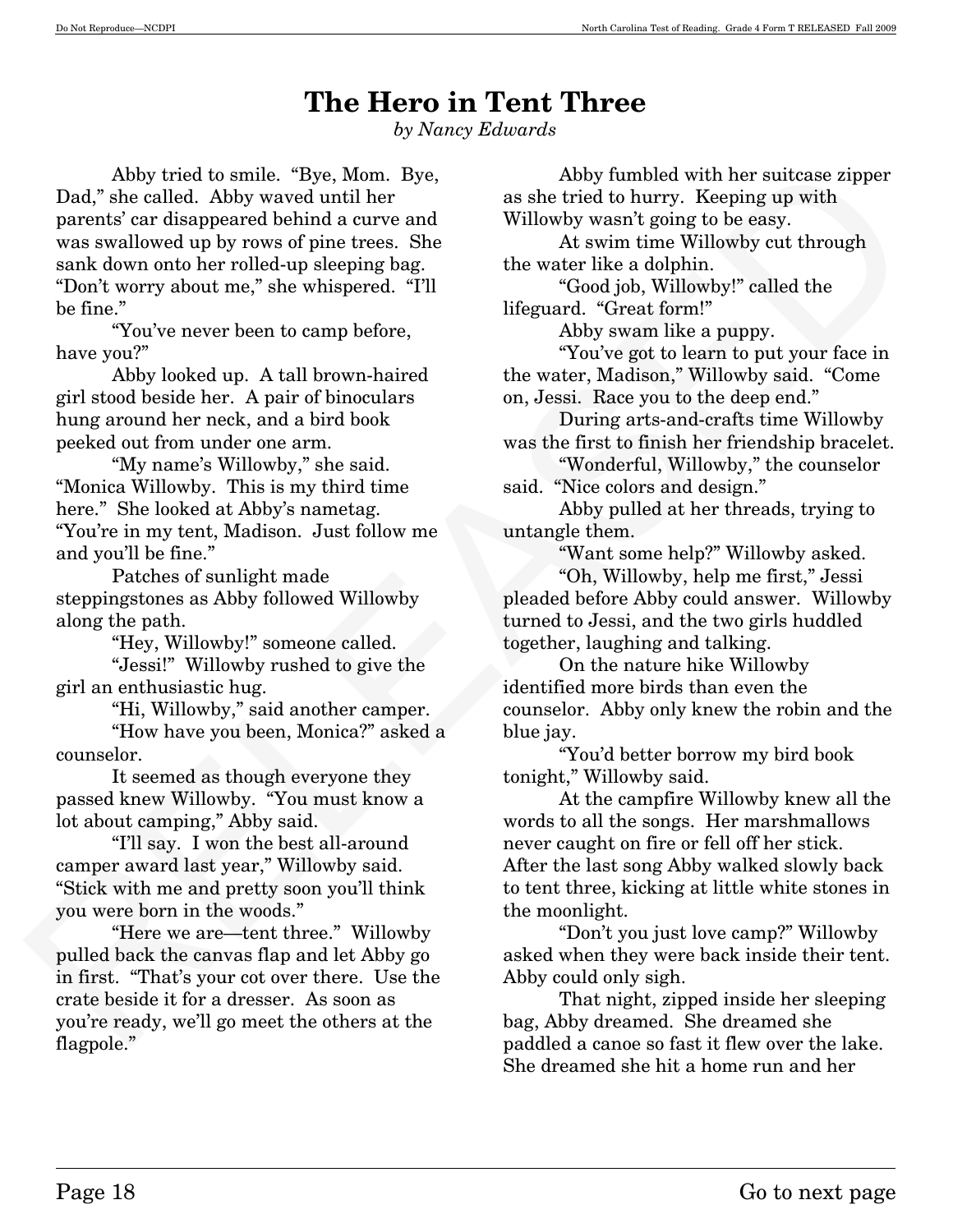whole team cheered. She dreamed the head counselor announced, "Best first-time camper–Abby Madison!" while Willowby hung a medal around her neck. It was a wonderful dream, but it ended with a frightened cry.

"Spider!"

 Abby's eyes flew open. Willowby was crouched on the edge of Abby's cot, pointing a shaking finger at a huge spider. It dangled by a silky thread exactly over Willowby's pillow.

 "I can't stand spiders!" Willowby sobbed, her face hidden in her hands.

 "Want me to get a counselor?" Abby asked.

 "No!" Willowby grabbed Abby's arm. "I can't let them know I'm afraid. What kind of camper would they think I am?" She looked at Abby with pleading eyes. "Abby, have you ever gotten rid of a spider before?"

Trembling, Abby shook her head.

 Willowby sniffed. "I wish it would just go away."

 Abby took a deep breath. Slowly she unzipped her sleeping bag. Picking up Willowby's bird book, she inched across the tent floor.

 "Come on, spider," she whispered, holding the book under its eight wiggling legs.

As soon as the spider dropped onto the book, Abby broke its silk with her finger, carried it outside, and dumped it in the grass. "Now, go eat some mosquitoes!" she told it.

 When Abby came back, Willowby jumped up from the cot. "You did it!" she whispered, hugging her and jumping up and down. "Thanks, Madison," she said.

Note a mean a reverse. It was a<br>wonderful dream, but it ended with a<br>map are not inverse them are the strained with the fighten<br>drep of the space of the space of Abby sets for the space of Abby sets for<br>a simple per simpl The next days flew by. On the last night of camp, awards were given out around the campfire. Willowby won the arts-and-crafts award. Jessi was best all-around camper. The list went on and on. Abby sat quietly, staring into the fire. Afterward she and Willowby walked back to their tent, making designs on the path with their flashlights.

 "Did you like your week here?" Willowby asked.

 "It was fun," Abby said, "even if I don't have a medal to show for it."

 "But you do!" Willowby exclaimed. She stepped into their tent, reached under her sleeping bag, and pulled out a homemade medal. Glitter-covered letters spelled out the word HERO.

 "To Abby Madison," Willowby announced, hanging the medal around her neck. "The hero in tent three!"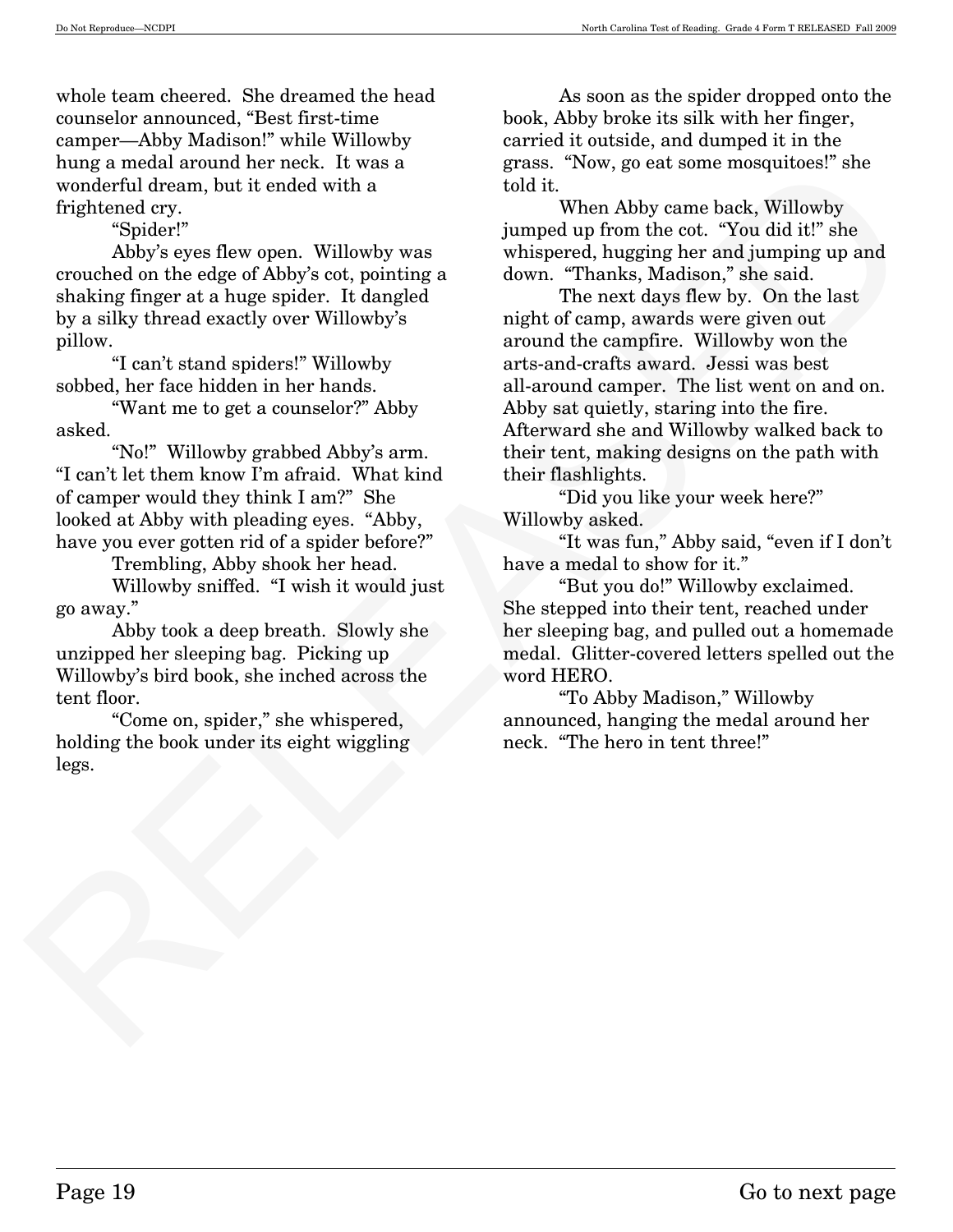- 36. Which word *best* describes how Abby felt when she arrived at camp?
	- A comfortable
	- B disappointed
	- C enthusiastic
	- D unsure
- 37. Which word *best* describes Willowby?
	- A brave
	- B confused
	- C confident
	- D shy
- 38. Why did Abby think that keeping up with Willowby was going to be hard?
	- A Willowby won the best all-around camper award last year.
	- B Willowby won the swimming competition.
	- C Willowby had decided to become a camp counselor.
	- D Willowby was the fastest girl at camp.
- 39. Why did Willowby give Abby a "hero" medal?
	- A Willowby felt sorry for Abby.
	- B Abby caught and released the spider.
	- C Abby paddled the canoe across the lake.
	- D Willowby was the best at arts and crafts.
- 40. How is Abby different from Willowby?
	- A Abby sings better than Willowby.
	- B Abby is less outgoing than Willowby.
	- C Abby is a better swimmer than Willowby.
	- D Abby is more afraid of spiders than Willowby.
- The control out of the states and the two stress of the state of the state of the state of the state of the state of the lake.<br>
Business the lake.<br>
Business the lake.<br>
Dullowly was the best at arts and<br>
37. Which word best 41. How does Abby change from the beginning to the end of the selection?
	- A She is brave at the beginning and afraid at the end.
	- B She is nervous at the beginning and self-confident at the end.
	- C She is confident at the beginning and scared at the end.
	- D She is excited at the beginning and bored at the end.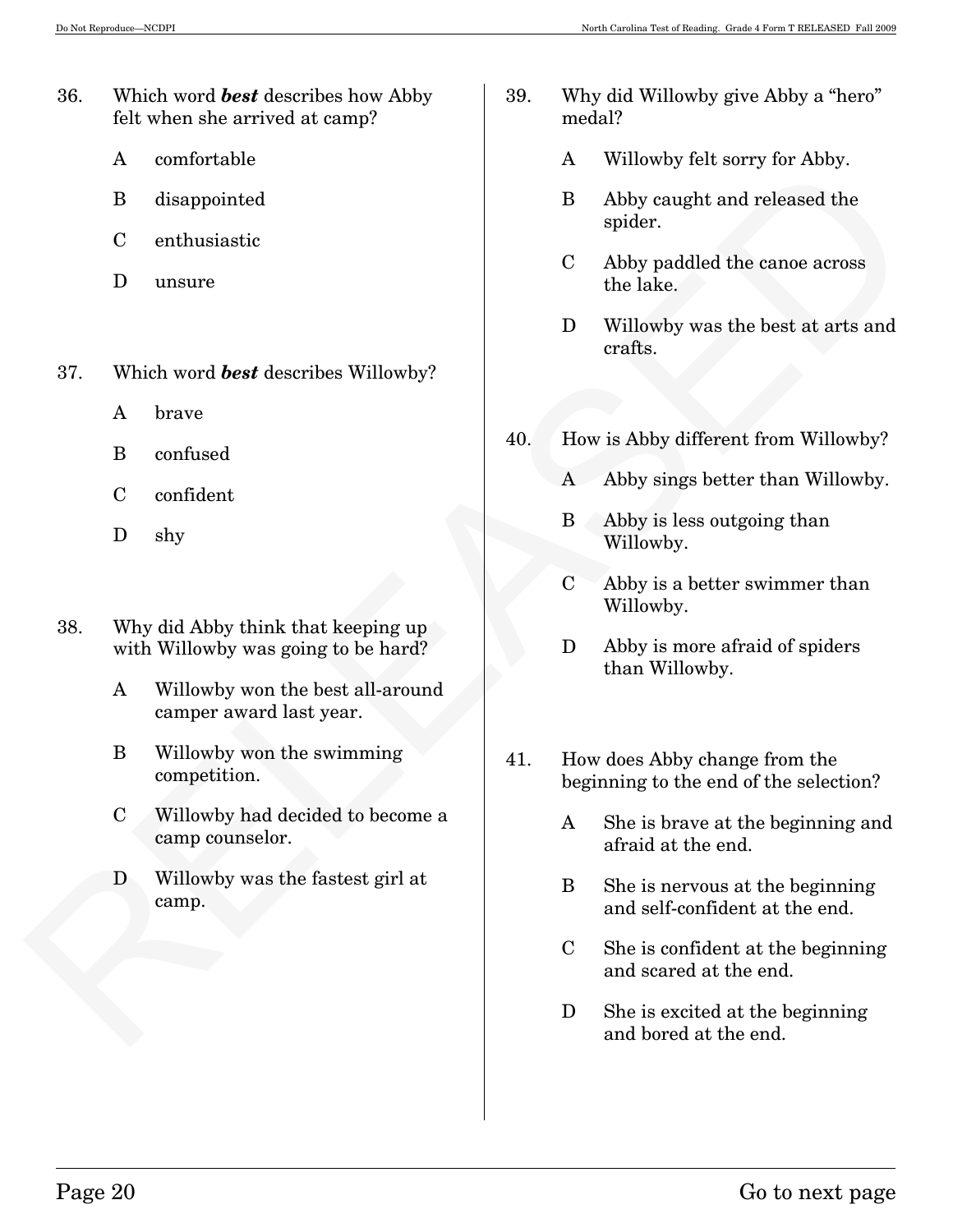- 42. What would *most likely* have happened if Willowby had been alone in the tent with the spider?
	- A Willowby would have slept outside in the woods.
	- B Willowby would have gotten rid of the spider herself.
	- C Willowby would have yelled for a counselor to come to her tent.
- A Willowby would have alapt<br>
outside in the woods.<br>
B Aidiby and Willowby would have gotten rid of<br>
B Abity and Willowby will up to<br>
the apider herself.<br>
C Willowby would have scheet for a<br>
C Abby and Willowby will not sta D Willowby would have stayed huddled on the cot until the spider left.
- 43. Based on the selection, what will *most likely* happen the next year?
	- A Abby and Willowby will return to the same camp.
	- B Abby and Willowby will go to different camps.
	- C Abby and Willowby will not stay friends.
	- D Abby and Willowby will not go back to camp.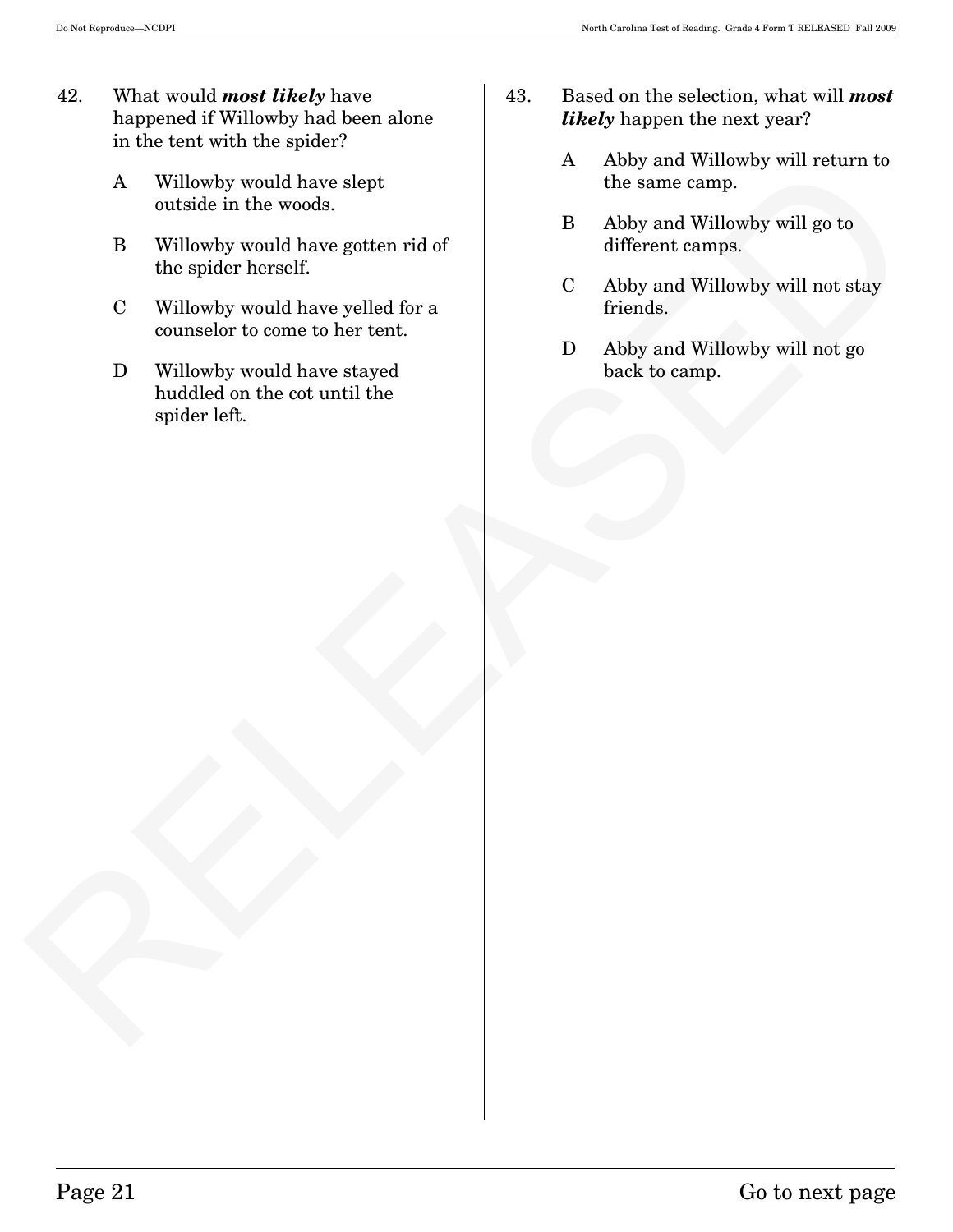## **Fast Elephants**  *by Jack Myers, Ph.D., Senior Science Editor*

Dr. John Hutchinson went to Thailand with a team of scientists to study a question about fast-moving elephants: are they running, or are they just walking fast?

In case you had not noticed, there are differences between walking and running. If you are walking and try to go faster and faster, suddenly you feel the bouncy motion of running.

 It all seems so easy, but some big changes take place when you start to run. Without thinking, you change the way your feet hit the ground. In walking, one foot is always on the ground. In running, there is a short period of time when you are "coasting through air" and neither foot is on the ground. Also, your up-and-down motion changes. In walking, your body is highest when only one foot is on the ground. In running, your body is lowest when a foot is on the ground.

## **How Horses Run**

A similar change from walking to running also occurs in most four-footed animals, though it has to be a little more complicated. A galloping horse is a good example. In changing from a walk to a fast gallop, the horse changes its gait by putting its feet down in a new order. Even with four feet, there is a short period of time when no foot is touching the ground.

The horse's up-and-down motion must alternate between hips and shoulders. As in humans, this motion in running is the opposite of that in walking. So when most animals go from walking to running, both pairs of legs (front and back) make the change at the same time.

## **When Elephants Go Fast**

For a long time, people have noticed that there seems to be something strange about the walking-to-running change in elephants. As Dr. Hutchinson wrote, "The fastest gait used by elephants has been commonly described as a walk, amble, trot, pace, rack, or a running walk."

Dr. Hutchinson's partners on the team were all scientists who study *biomechanics*– how animals use their muscles to move. You can see why this team would want to study what seemed to be the special case of elephant movement.

## **A BIG Race**

 Asian elephants of Thailand were easy to study because they have been domesticated to work in fields and forests. Each elephant works with a *mahout*, a man who has been with it so long that the man and the elephant communicate with each other and trust each other. **-**

Un-dom threthology events of Photon Releases the proposition of the main of scientists are they in that there see<br>along time, people have noticed about fract-orientation with a team of scientists are they into the science The team was able to study 42 elephants. First, they used a harmless paint to mark spots on the elephants' bodies. That way, videos would show how their feet, legs, hips, and shoulders were moving. The scientists marked off a course of 30 meters (about 30 yards) long. It was easy for a mahout to use a little coaxing and cheerleading to get his elephant hurrying over the course. Once the elephant got up to speed, the scientists took videos and timed the elephant.  $\left( 9\right)$ 

As you might expect, some elephants were faster than others. Twenty of them completed the course in six seconds. And three elephants finished in less than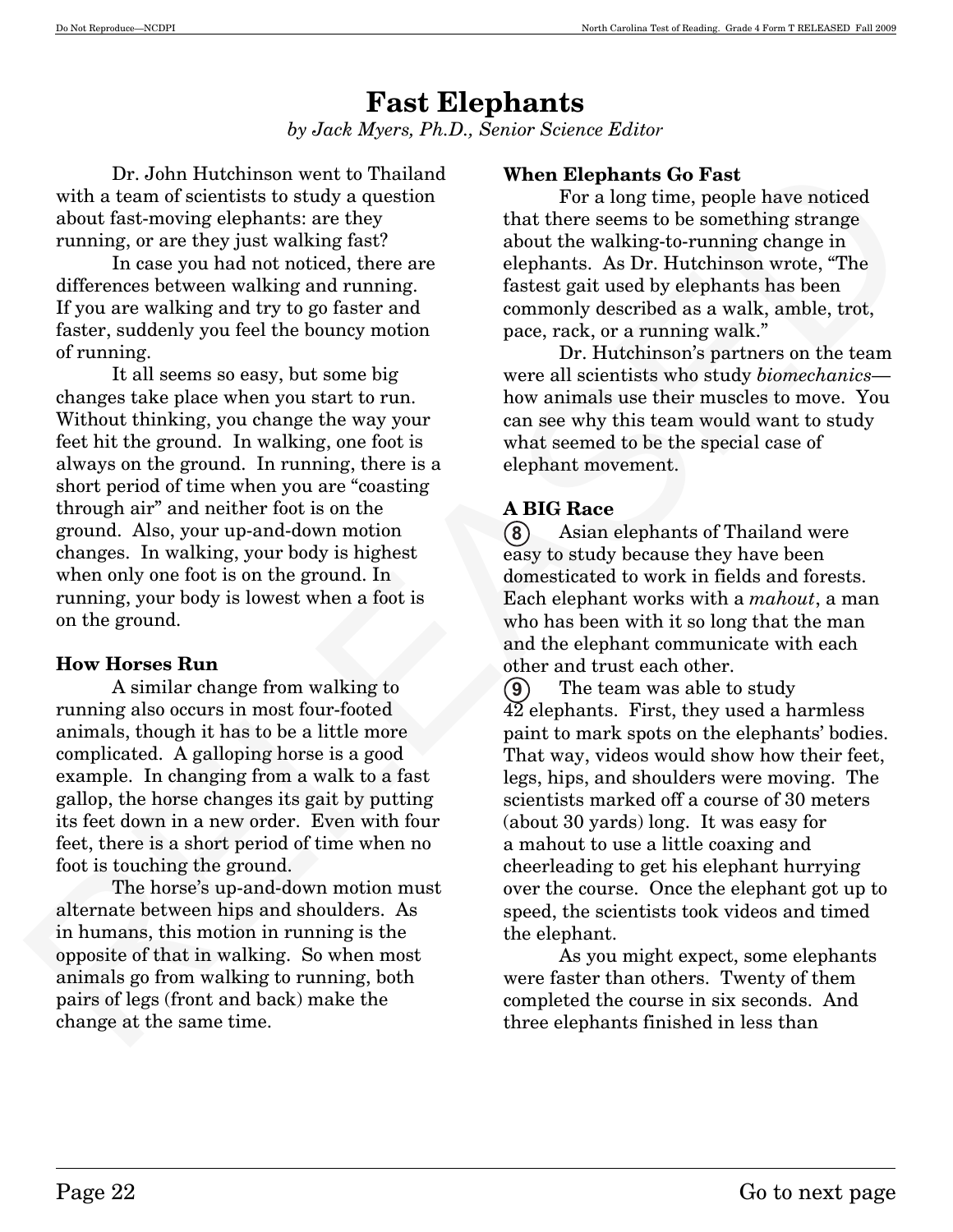five seconds. That meant their speed was at least fourteen miles per hour. That's faster than I can run and probably faster than you can run.

#### **Half Runs, Half Walks**

But the videos were not like those for other running animals. Elephants always kept at least one foot on the ground and never changed the up-and-down footfall pattern shown by the videos. The easiest way to describe their movement is to say that when an elephant is moving fast, its hips and hind legs seem to be running but its shoulders and front legs seem to be walking.

 In most animals, the several indicators of walking and running all go together. Since this does not happen in elephants, Dr. Hutchinson did not try to decide whether fast-moving elephants are really running.

 As a cautious scientist, he concluded: "Our observations suggest that at greater speeds elephants do more than merely walk."

## **Do Elephants Bounce?**

can run.<br>
Talif Rans, Half Walks<br>
Charlie the video were not like those for the control of the control of the ground data<br>
the principal control of the ground data<br>
the principal control of the ground data. The ground dat Dr. Hutchinson has asked another question about how elephants move fast. Many animals save energy when they run by keeping the leg muscles tensed as the foot touches the ground. That way, the downward force of their bodies stretches the tendons and muscles like rubber bands. Then these animals can use the bouncy springiness of stretched tendons and muscles to help push upward and forward for the next step. But it will take more work to find out whether elephants can also use that trick.

- 44. What does the third paragraph help the reader to do?
	- A tell how to walk and run correctly
	- B tell how elephants walk and run
	- C compare the way people walk and run
	- D compare the way people and animals walk and run
- 45. According to paragraph 8, what does the word *domesticated* mean?
	- A discovered
	- B measured
	- C protected
	- D tamed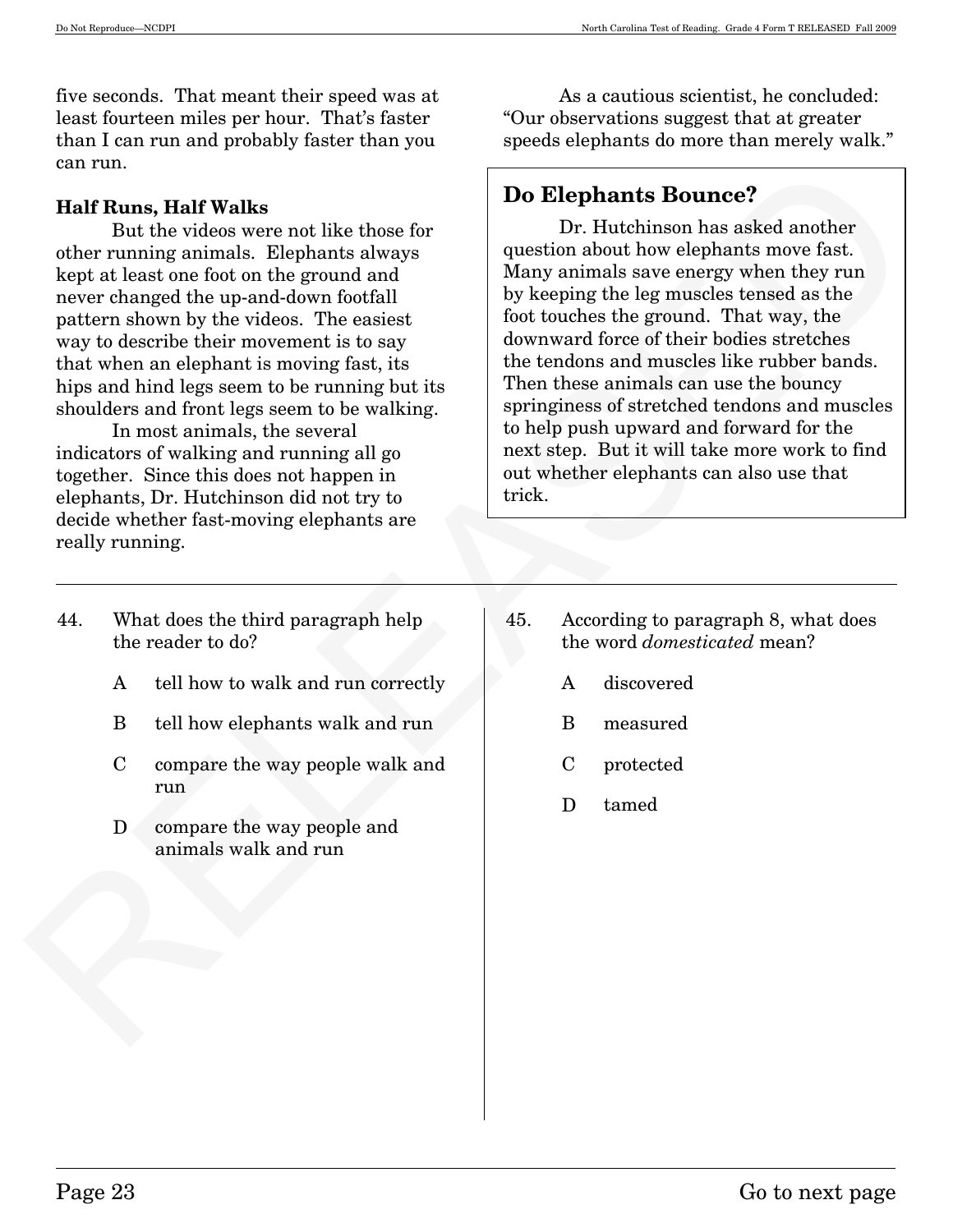- 46. In paragraph 9, what was *most important* in getting the elephants to move through the course?
	- A the mahouts
	- B the scientists
	- C the paint
	- D the video
- RELEASED 47. According to the selection, how are elephants different from other four-footed animals when they move fast?
	- A Elephants save energy by doing tricks.
	- B Elephants always have one foot on the ground.
	- C Elephants coast through the air when moving fast.
	- D Elephants change their up-and-down foot pattern when they run.
- 48. Which sentence from the selection shows what scientists discovered about elephants?
	- A "Each elephant works with a *mahout*."
	- B "As you might expect, some elephants were faster than others."
	- C "'Our observations suggest that at greater speeds elephants do more than merely walk.'"
	- D <sup>"Dr.</sup> Hutchinson has asked another question about how elephants move fast."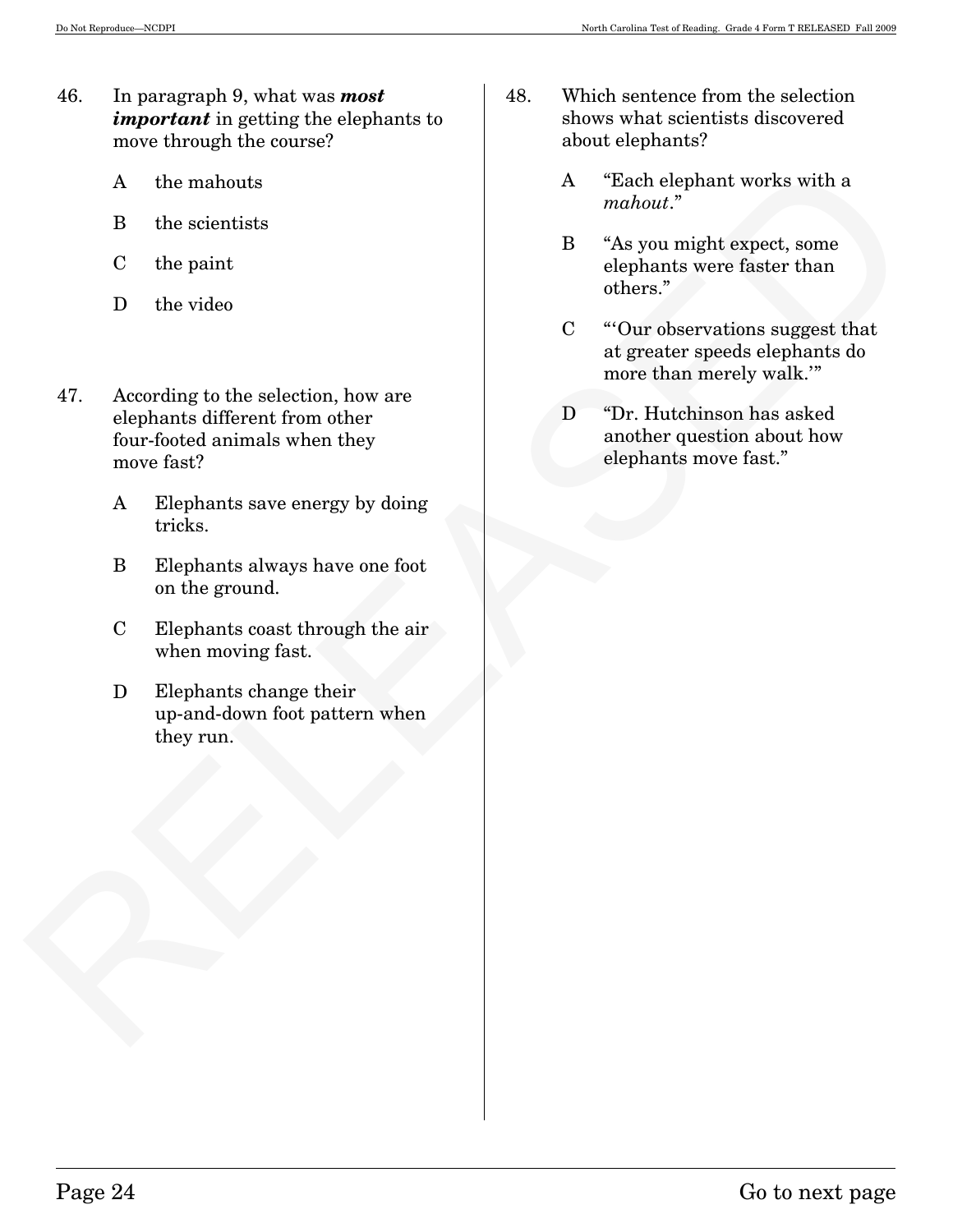- 49. Which is the purpose of the bold print in the selection?
	- A to ask the reader questions about elephants
	- B to let the reader know to read these sections aloud
	- C to brainstorm ideas about elephants for the reader
	- D to inform the reader about each section's topic
- 50. In which school report would a student *best* be able to use the information in this selection?
	- A "How Elephants Move"
	- B "How Elephants Are Trained"
	- C "Elephants Walking in Thailand"
	- D "Comparing Asian and African Elephants"



**End of Reading Comprehension**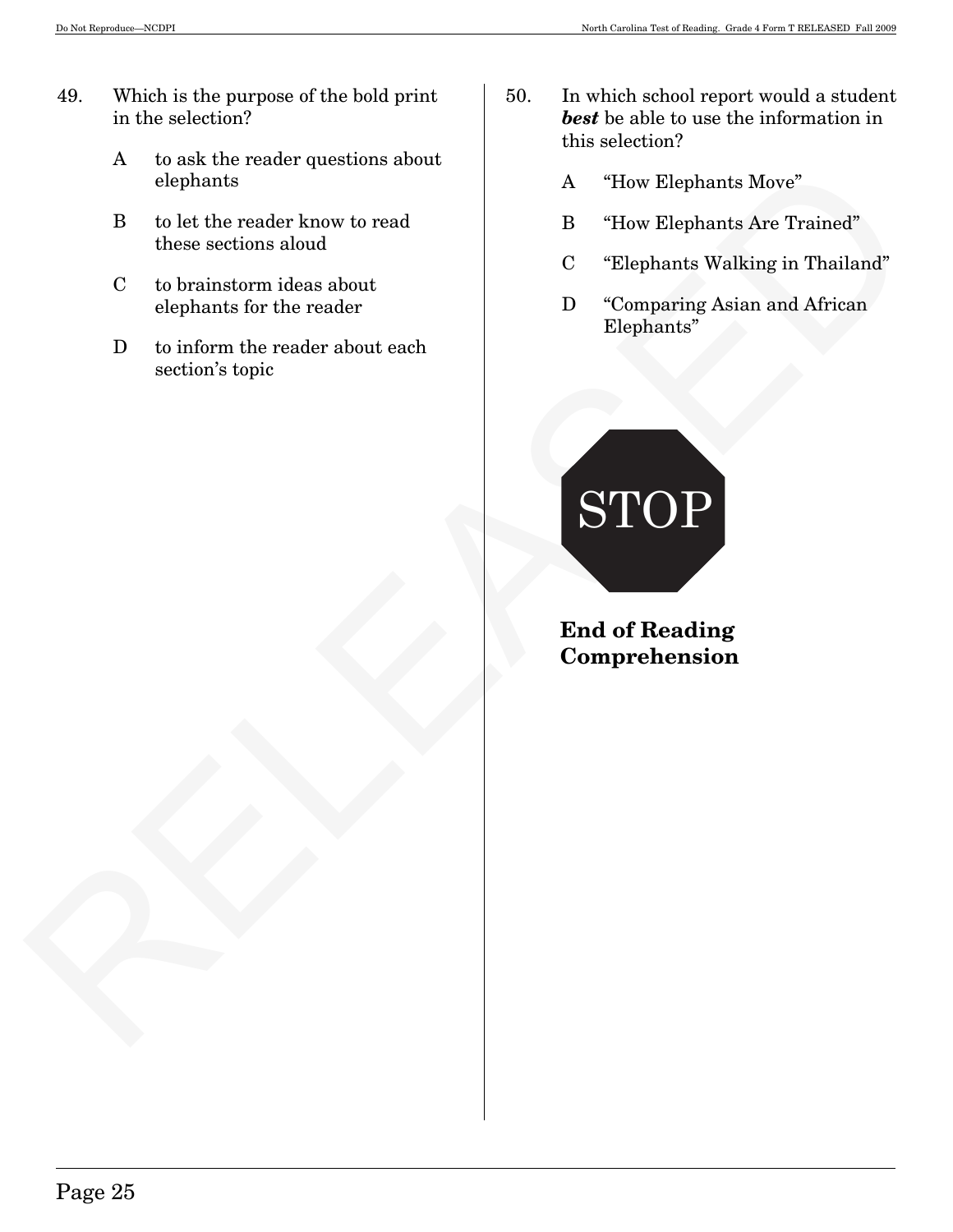#### ACKNOWLEDGMENTS

 $\begin{minipage}[t]{.5cm} \begin{tabular}{p{0.8cm}} \textbf{The Nch1C} & \textbf{NCK} & \textbf{NCK} & \textbf{NCK} & \textbf{NCK} & \textbf{NCK} & \textbf{NCK} & \textbf{NCK} & \textbf{NCK} & \textbf{NCK} & \textbf{NCK} & \textbf{NCK} & \textbf{NCK} & \textbf{NCK} & \textbf{NCK} & \textbf{NCK} & \textbf{NCK} & \textbf{NCK} & \textbf{NCK} & \textbf{NCK} & \textbf{NCK} & \textbf{NCK} & \textbf{NCK} & \textbf{NCK}$ The North Carolina Department of Public Instruction wishes to express gratitude to the following authors and publishers, whose generous permission to reprint literary selections has made these tests possible. Every effort has been made to locate the copyright owners of material reprinted in this test booklet. Omissions brought to our attention will be corrected in subsequent editions.

"The Quarrel of the Quails" from *Silver Sails,* 1986, Pensacola Christian College.

"Tickled by a Butterfly" by Keith D. Waddington from *Highlights for Children*, June 2001. Copyright © 2001 by Highlights for Children, Inc., Columbus, Ohio.

Adapted from "Animals and Light," *World Book's Young Scientist*, Vol. 2. © 1997 World Book, Inc. By permission of the publisher. All rights reserved. www.worldbookonline.com. (Pg. 46—47).

"Dimetrodon's Sail" excerpted from *Bone Poems* by Jeff Moss. Copyright © 1997 by Jeff Moss. Used by permission of Workman Publishing Company, Inc., New York. All Rights Reserved.

"Fire Under the Sea" reprinted by permission of *Cricket* magazine, November 2002, Vol. 30, No. 3. Copyright © 2002 by Carus Publishing Company.

"The Hero in Tent Three" by Nancy Edwards. Reprinted by permission of *Spider* magazine, July 2002, Vol. 9, No. 7. Copyright © 2002 by Nancy L. Edwards.

"Fast Elephants" by Jack Myers, Ph.D. from *Highlights for Children*, June 2004. Copyright © 2004 by Highlights for Children, Inc., Columbus, Ohio.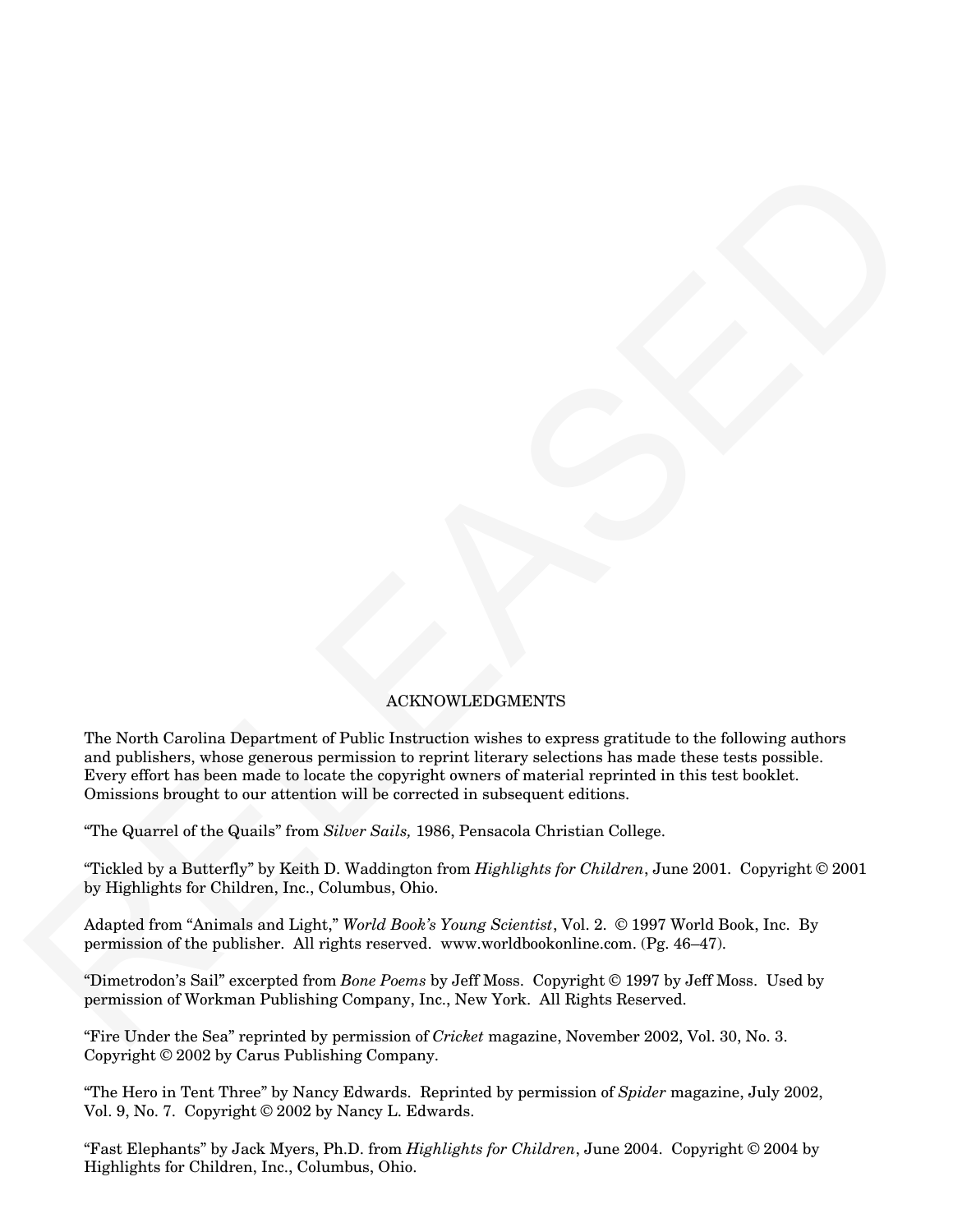| <b>Item Number</b> | <b>Correct Answer</b> | Goal                                                                                                                                      |
|--------------------|-----------------------|-------------------------------------------------------------------------------------------------------------------------------------------|
|                    | D                     | 2 - Reading Comprehension strategies, drawing<br>conclusions, identifying and interpreting elements of<br>fiction and nonfiction          |
| $\overline{2}$     | $\mathbf C$           | 2 - Reading Comprehension strategies, drawing<br>conclusions, identifying and interpreting elements of<br>fiction and nonfiction          |
| 3                  | $\mathbf C$           | 1-Vocabulary usage and decoding                                                                                                           |
| 4                  | A                     | 2 - Reading Comprehension strategies, drawing<br>conclusions, identifying and interpreting elements of<br>fiction and nonfiction          |
| $\overline{5}$     | D                     | 3 – Respond to selections using critical, evaluative<br>and interpretative processes, comparing/contrasting<br>characters, events, themes |
| $6\phantom{1}6$    | B                     | 2 - Reading Comprehension strategies, drawing<br>conclusions, identifying and interpreting elements of<br>fiction and nonfiction          |
| 7                  | D                     | 3 – Respond to selections using critical, evaluative<br>and interpretative processes, comparing/contrasting<br>characters, events, themes |
| 8                  | $\mathbf{A}$          | 2 - Reading Comprehension strategies, drawing<br>conclusions, identifying and interpreting elements of<br>fiction and nonfiction          |
| 9                  | B                     | 2 - Reading Comprehension strategies, drawing<br>conclusions, identifying and interpreting elements of<br>fiction and nonfiction          |
| 10                 | D                     | 2 - Reading Comprehension strategies, drawing<br>conclusions, identifying and interpreting elements of<br>fiction and nonfiction          |
| 11                 | A                     | 2 — Reading Comprehension strategies, drawing<br>conclusions, identifying and interpreting elements of<br>fiction and nonfiction          |
| 12                 | $\mathbf C$           | 3 - Respond to selections using critical, evaluative<br>and interpretative processes, comparing/contrasting<br>characters, events, themes |
| 13                 | A                     | 2 - Reading Comprehension strategies, drawing<br>conclusions, identifying and interpreting elements of<br>fiction and nonfiction          |
| 14                 | $\mathbf C$           | 2 - Reading Comprehension strategies, drawing<br>conclusions, identifying and interpreting elements of<br>fiction and nonfiction          |
| 15                 | B                     | 3 – Respond to selections using critical, evaluative<br>and interpretative processes, comparing/contrasting<br>characters, events, themes |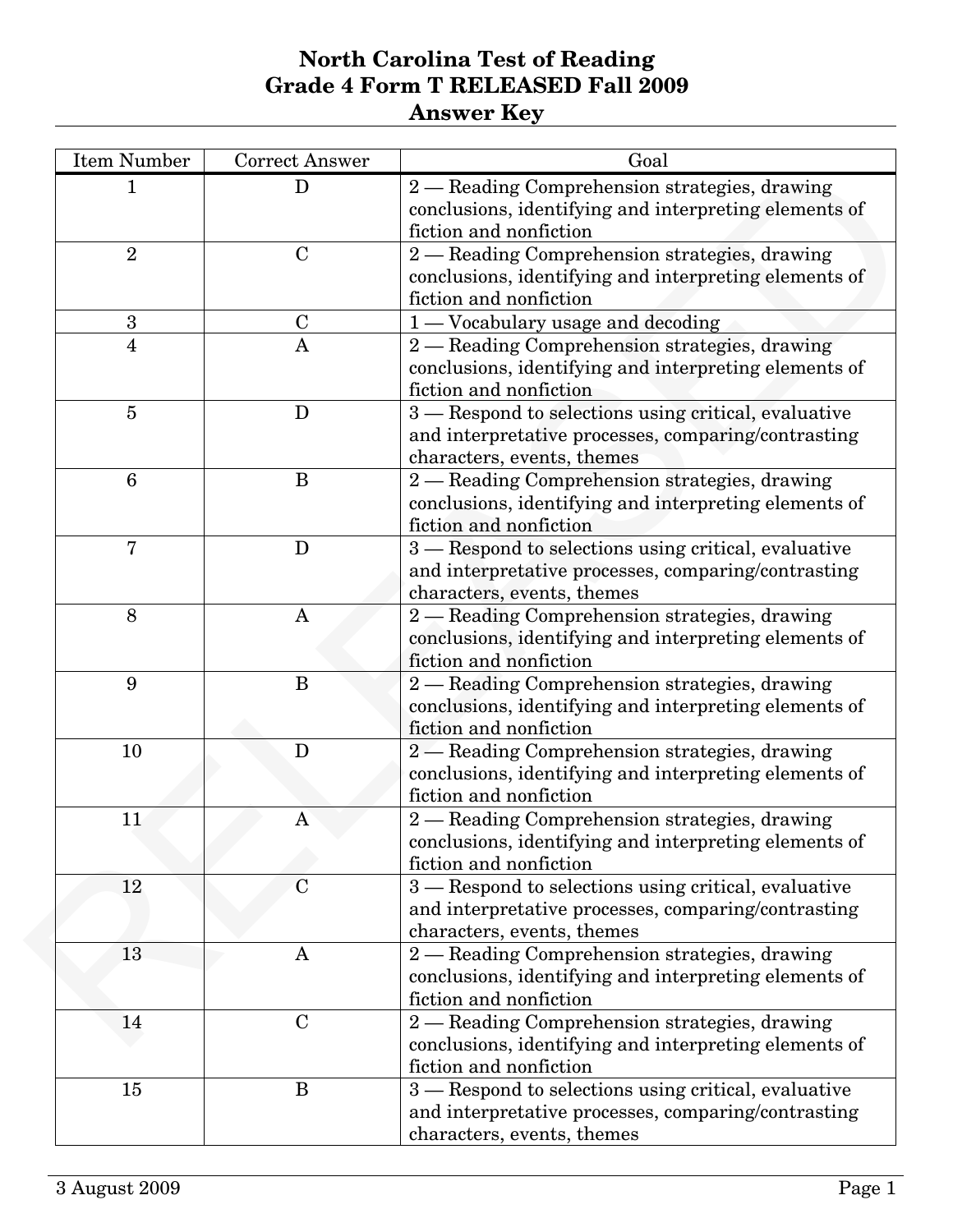| 16 | A            | 2 - Reading Comprehension strategies, drawing<br>conclusions, identifying and interpreting elements of<br>fiction and nonfiction          |
|----|--------------|-------------------------------------------------------------------------------------------------------------------------------------------|
| 17 | B            | 2 - Reading Comprehension strategies, drawing<br>conclusions, identifying and interpreting elements of                                    |
| 18 | $\mathbf C$  | fiction and nonfiction<br>2 - Reading Comprehension strategies, drawing                                                                   |
| 19 | D            | conclusions, identifying and interpreting elements of<br>fiction and nonfiction                                                           |
|    |              | 2 - Reading Comprehension strategies, drawing<br>conclusions, identifying and interpreting elements of<br>fiction and nonfiction          |
| 20 | A            | 2 - Reading Comprehension strategies, drawing<br>conclusions, identifying and interpreting elements of<br>fiction and nonfiction          |
| 21 | $\mathbf{A}$ | 2 - Reading Comprehension strategies, drawing<br>conclusions, identifying and interpreting elements of<br>fiction and nonfiction          |
| 22 | D            | 2 - Reading Comprehension strategies, drawing<br>conclusions, identifying and interpreting elements of<br>fiction and nonfiction          |
| 23 | $\mathbf{A}$ | 2 - Reading Comprehension strategies, drawing<br>conclusions, identifying and interpreting elements of<br>fiction and nonfiction          |
| 24 | B            | 1 — Vocabulary usage and decoding                                                                                                         |
| 25 | $\mathbf C$  | 3 – Respond to selections using critical, evaluative<br>and interpretative processes, comparing/contrasting<br>characters, events, themes |
| 26 | D            | 2 - Reading Comprehension strategies, drawing<br>conclusions, identifying and interpreting elements of<br>fiction and nonfiction          |
| 27 | D            | 2 - Reading Comprehension strategies, drawing<br>conclusions, identifying and interpreting elements of<br>fiction and nonfiction          |
| 28 | B            | 2 - Reading Comprehension strategies, drawing<br>conclusions, identifying and interpreting elements of<br>fiction and nonfiction          |
| 29 | B            | 2 - Reading Comprehension strategies, drawing<br>conclusions, identifying and interpreting elements of<br>fiction and nonfiction          |
| 30 | D            | 2 - Reading Comprehension strategies, drawing<br>conclusions, identifying and interpreting elements of<br>fiction and nonfiction          |
| 31 | $\mathbf C$  | 2 - Reading Comprehension strategies, drawing                                                                                             |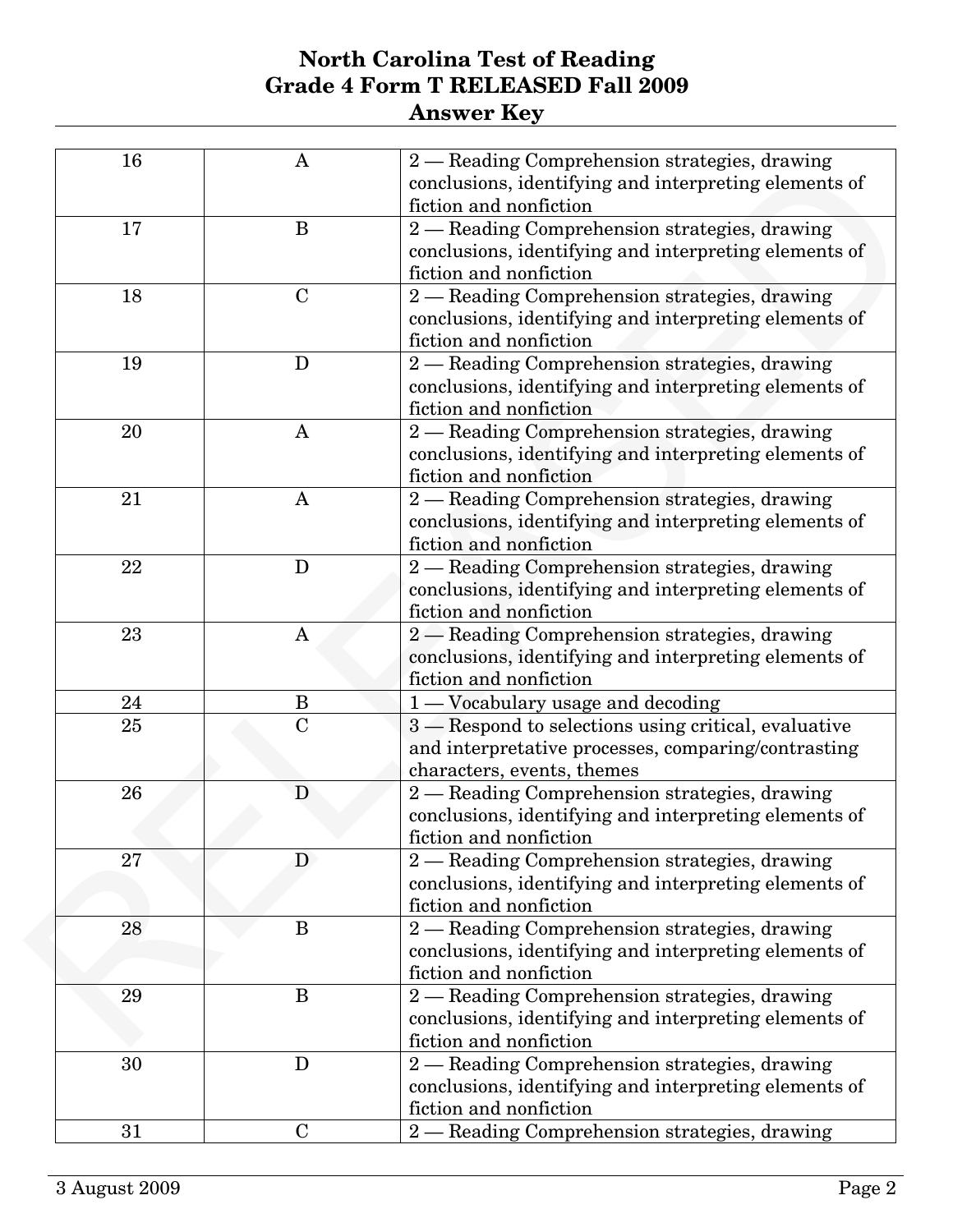|    |              | conclusions, identifying and interpreting elements of |
|----|--------------|-------------------------------------------------------|
|    |              | fiction and nonfiction                                |
| 32 | $\mathbf C$  | 2 - Reading Comprehension strategies, drawing         |
|    |              | conclusions, identifying and interpreting elements of |
|    |              | fiction and nonfiction                                |
| 33 | A            | 2 - Reading Comprehension strategies, drawing         |
|    |              | conclusions, identifying and interpreting elements of |
|    |              | fiction and nonfiction                                |
| 34 | B            | 2 - Reading Comprehension strategies, drawing         |
|    |              | conclusions, identifying and interpreting elements of |
|    |              | fiction and nonfiction                                |
| 35 | $\mathbf C$  | 2 - Reading Comprehension strategies, drawing         |
|    |              | conclusions, identifying and interpreting elements of |
|    |              | fiction and nonfiction                                |
| 36 | D            | 3 – Respond to selections using critical, evaluative  |
|    |              | and interpretative processes, comparing/contrasting   |
|    |              | characters, events, themes                            |
| 37 | $\mathbf C$  | 3 - Respond to selections using critical, evaluative  |
|    |              | and interpretative processes, comparing/contrasting   |
|    |              | characters, events, themes                            |
| 38 | $\mathbf{A}$ | 3 - Respond to selections using critical, evaluative  |
|    |              | and interpretative processes, comparing/contrasting   |
|    |              | characters, events, themes                            |
| 39 | B            | 3 - Respond to selections using critical, evaluative  |
|    |              | and interpretative processes, comparing/contrasting   |
|    |              | characters, events, themes                            |
| 40 | B            | 3 – Respond to selections using critical, evaluative  |
|    |              | and interpretative processes, comparing/contrasting   |
|    |              | characters, events, themes                            |
| 41 | B            | 3 - Respond to selections using critical, evaluative  |
|    |              | and interpretative processes, comparing/contrasting   |
|    |              | characters, events, themes                            |
| 42 | D            | 3 – Respond to selections using critical, evaluative  |
|    |              | and interpretative processes, comparing/contrasting   |
|    |              | characters, events, themes                            |
| 43 | A            | 3 - Respond to selections using critical, evaluative  |
|    |              | and interpretative processes, comparing/contrasting   |
|    |              | characters, events, themes                            |
| 44 | $\mathbf C$  | 2 - Reading Comprehension strategies, drawing         |
|    |              | conclusions, identifying and interpreting elements of |
|    |              | fiction and nonfiction                                |
| 45 | D            | 1 - Vocabulary usage and decoding                     |
| 46 | $\mathbf{A}$ | 2 - Reading Comprehension strategies, drawing         |
|    |              | conclusions, identifying and interpreting elements of |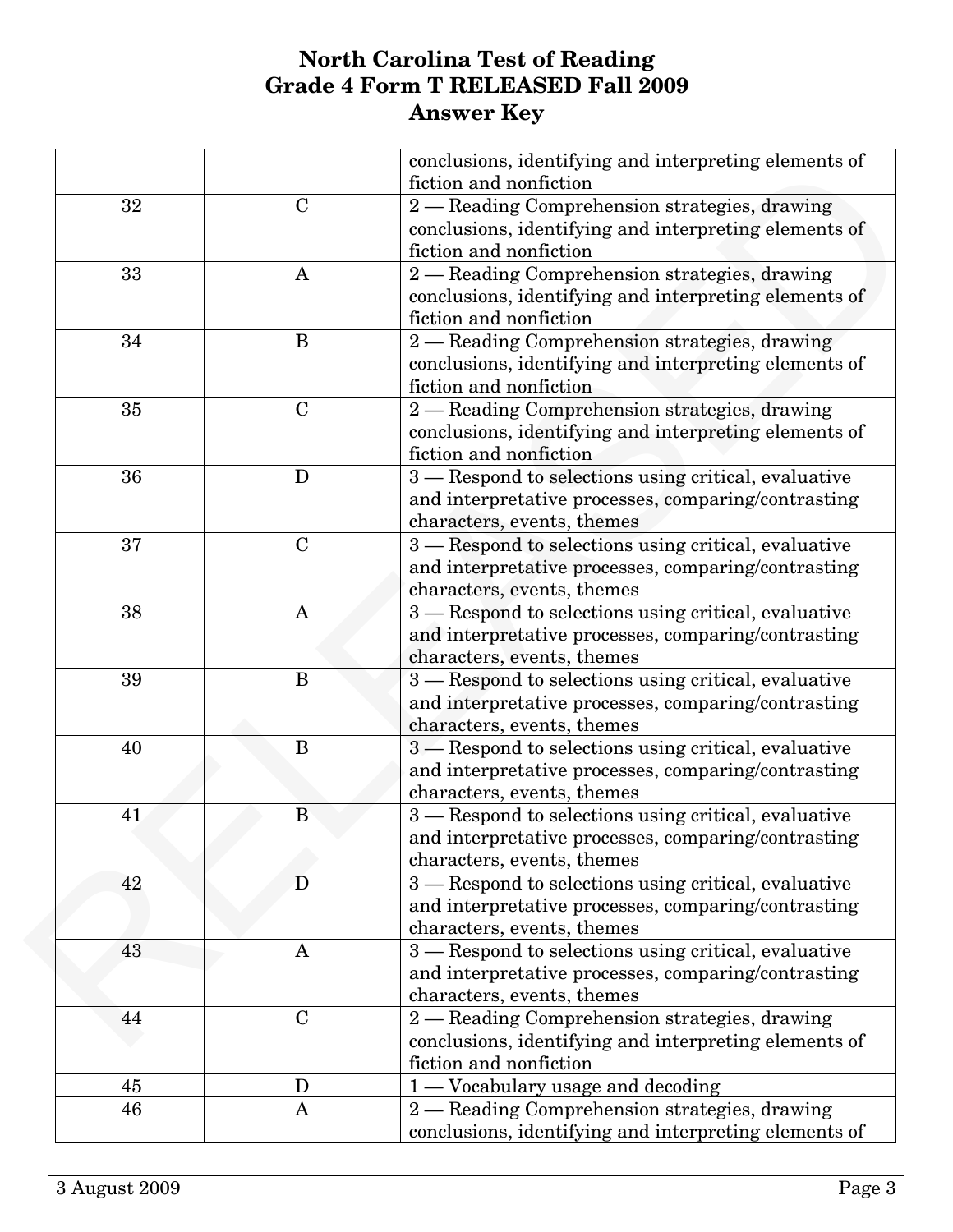| 47 |              |                                                                                 |
|----|--------------|---------------------------------------------------------------------------------|
|    | $\bf{B}$     | fiction and nonfiction<br>2 - Reading Comprehension strategies, drawing         |
|    |              | conclusions, identifying and interpreting elements of<br>fiction and nonfiction |
| 48 | $\mathbf C$  | 2 - Reading Comprehension strategies, drawing                                   |
|    |              | conclusions, identifying and interpreting elements of                           |
|    |              | fiction and nonfiction                                                          |
| 49 | D            | 2 - Reading Comprehension strategies, drawing                                   |
|    |              | conclusions, identifying and interpreting elements of                           |
|    |              | fiction and nonfiction                                                          |
| 50 | $\mathbf{A}$ | 2 - Reading Comprehension strategies, drawing                                   |
|    |              | conclusions, identifying and interpreting elements of<br>fiction and nonfiction |
|    |              |                                                                                 |
|    |              |                                                                                 |
|    |              |                                                                                 |
|    |              |                                                                                 |
|    |              |                                                                                 |
|    |              |                                                                                 |
|    |              |                                                                                 |
|    |              |                                                                                 |
|    |              |                                                                                 |
|    |              |                                                                                 |
|    |              |                                                                                 |
|    |              |                                                                                 |
|    |              |                                                                                 |
|    |              |                                                                                 |
|    |              |                                                                                 |
|    |              |                                                                                 |
|    |              |                                                                                 |
|    |              |                                                                                 |
|    |              |                                                                                 |
|    |              |                                                                                 |
|    |              |                                                                                 |
|    |              |                                                                                 |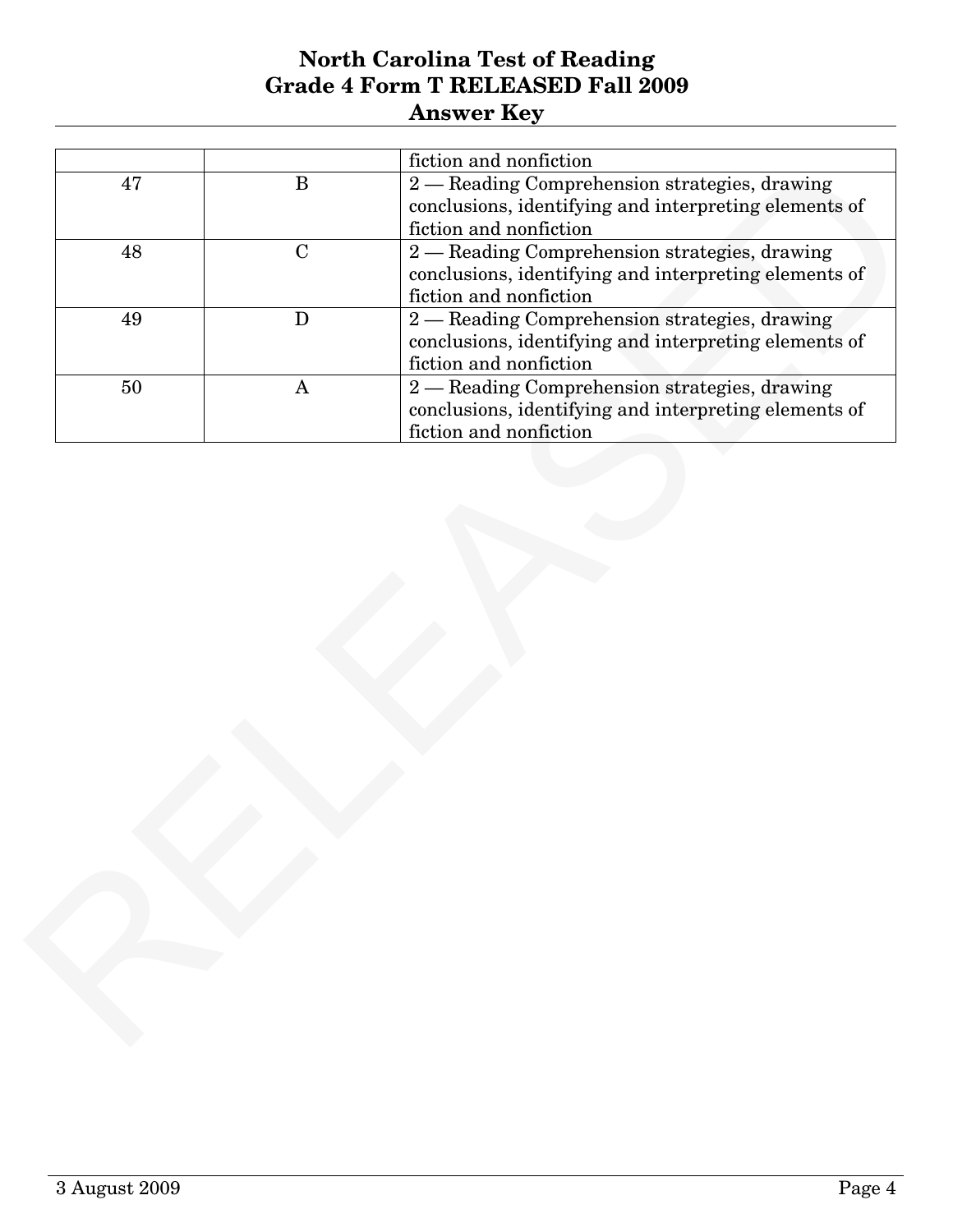#### **North Carolina Test of Reading Grade 4 Form T RELEASED Fall 2009 Raw to Scale Score Conversion**

| <b>Raw Score</b> | <b>Scale Score</b> |
|------------------|--------------------|
| $\boldsymbol{0}$ | 314                |
| $\overline{1}$   | $315\,$            |
| $\overline{2}$   | 316                |
| $\overline{3}$   | 316                |
| $\overline{4}$   | $317\,$            |
| $\overline{5}$   | 318                |
| $\overline{6}$   | $318\,$            |
| $\overline{7}$   | 319                |
| $\overline{8}$   | 320                |
| $\boldsymbol{9}$ | $321\,$            |
| $10\,$           | 322                |
| 11               | 323                |
| $12\,$           | 324                |
| $13\,$           | 325                |
| $14\,$           | 326                |
| $15\,$           | 327                |
| $16\,$           | 328                |
| 17               | 330                |
|                  |                    |
| 18               | 331                |
| $19\,$           | $332\,$            |
| $20\,$           | 333                |
| 21               | 334                |
| $22\,$           | 335                |
| 23               | 336                |
| 24               | 337                |
| $25\,$           | 337                |
| ${\bf 26}$       | 338                |
| 27               | 339                |
| $\overline{28}$  | 340                |
| 29               | 341                |
| 30               | $342\,$            |
| 31               | 343                |
| $32\,$           | 344                |
| $33\,$           | 344                |
| 34               | 345                |
| $35\,$           | 346                |
| 36               | 347                |
| 37               | 348                |
| $38\,$           | 349                |
| $39\,$           | 350                |
| $40\,$           | $351\,$            |
| $41\,$           | $352\,$            |
|                  |                    |